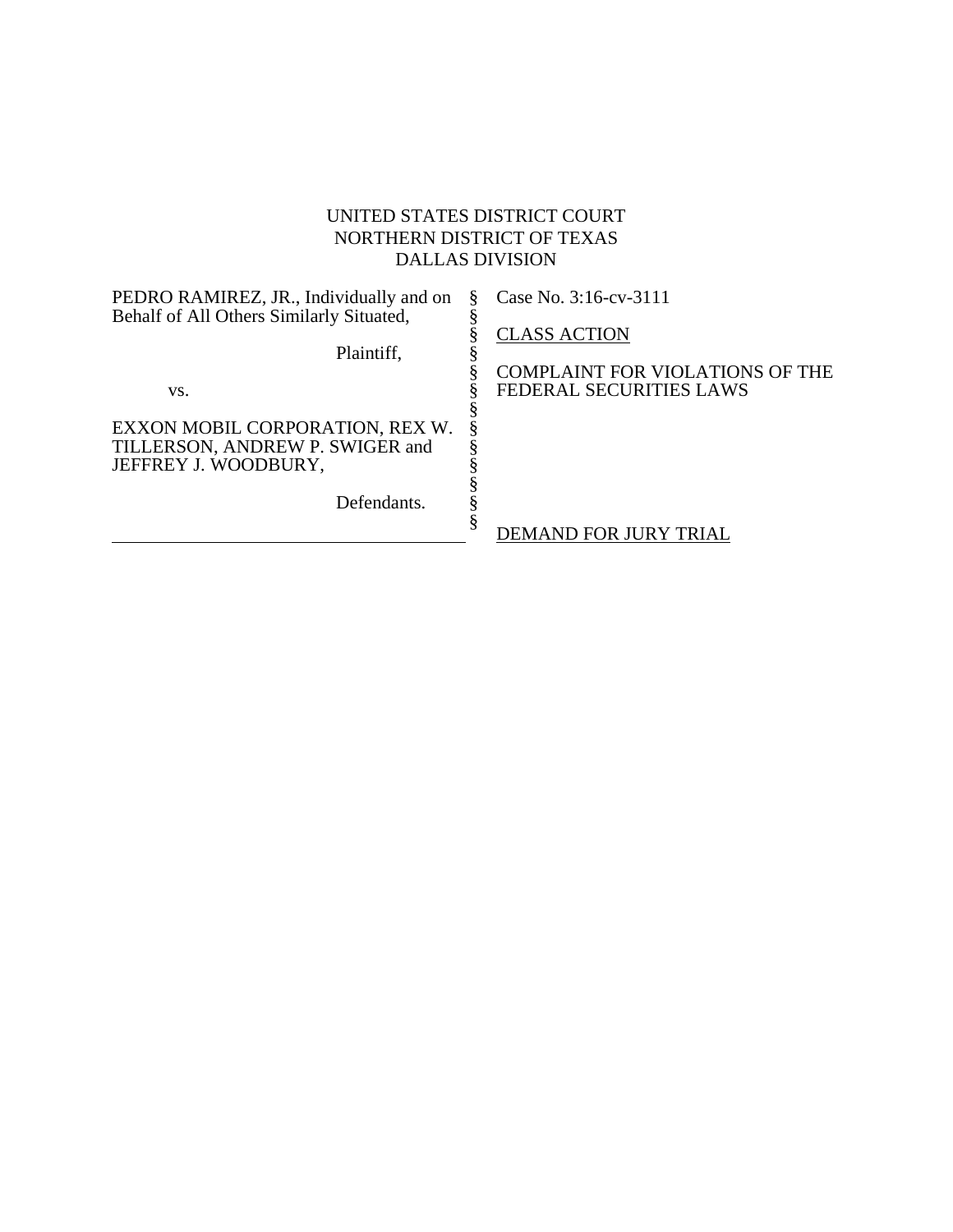Plaintiff Pedro Ramirez, Jr. ("plaintiff"), individually and on behalf of all others similarly situated, by plaintiff's undersigned counsel, alleges the following based upon personal knowledge as to plaintiff and plaintiff's own acts, and upon information and belief as to all other matters based on the investigation conducted by and through plaintiff's counsel, which included, among other things, a review of Securities and Exchange Commission ("SEC") filings by the Exxon Mobil Corporation ("Exxon" or the "Company"), as well as conference call transcripts and media and analyst reports about the Company. Plaintiff believes that substantial additional evidentiary support will exist for the allegations set forth herein after a reasonable opportunity for discovery.

## **NATURE OF THE ACTION**

1. This is a securities fraud class action on behalf of all purchasers of Exxon common stock between February 19, 2016 and October 27, 2016, inclusive (the "Class Period") seeking to pursue remedies under §§10(b) and 20(a) of the Securities Exchange Act of 1934 (the "Exchange Act"), and SEC Rule 10b-5 promulgated thereunder.

2. Defendant Exxon is a multinational oil and gas company and the world's largest publicly traded company. For more than sixty years prior to the Class Period, Exxon had enjoyed a AAA corporate rating, the highest debt rating awarded and a rating shared by only two other U.S. publicly traded companies – Microsoft and Johnson & Johnson. Exxon's AAA rating gave the Company access to billions of dollars in capital financing at extraordinarily favorable rates.

3. Throughout the Class Period, Exxon repeatedly highlighted the strength of its business model and its transparency and reporting integrity, particularly with regard to its oil and gas reserves and the value of those reserves. Exxon's public statements were materially false and misleading when made as they failed to disclose:

(a) that Exxon's own internally generated reports concerning climate change recognized the environmental risks caused by global warming and climate change;

(b) that, given the risks associated with global warming and climate change, the Company would not be able to extract the existing hydrocarbon reserves Exxon claimed to have and, therefore, a material portion of Exxon's reserves were stranded and should have been written down; and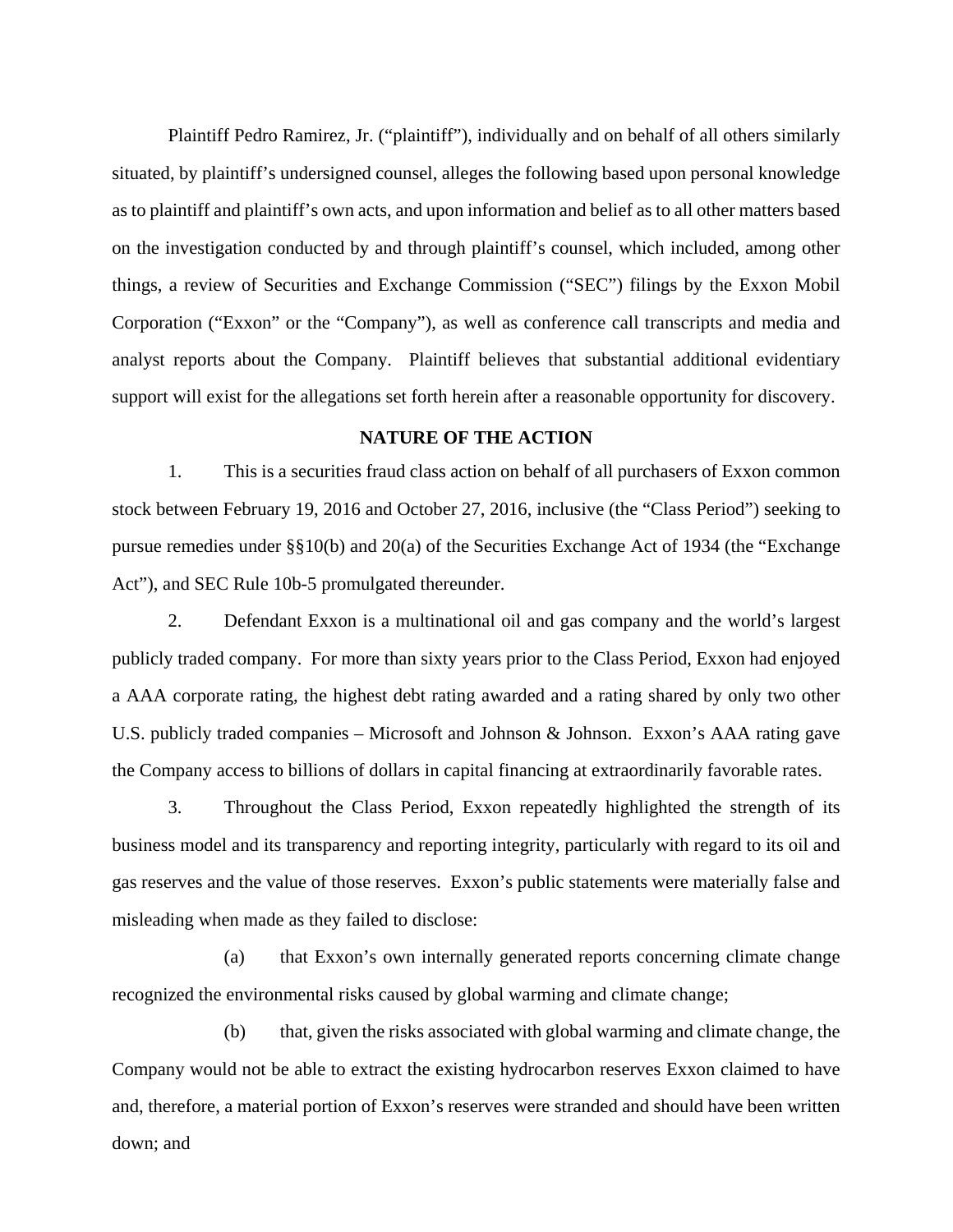(c) that Exxon had employed an inaccurate "price of carbon" – the cost of regulations such as a carbon tax or a cap-and-trade system to push down emissions – in evaluating the value of certain of its future oil and gas prospects in order to keep the value of its reserves materially overstated.

4. As a result of Defendants' (as defined below) positive Class Period statements, the price of Exxon common stock was artificially inflated, reaching a Class Period high of more than \$95 per share by mid-July 2016. Meanwhile, Exxon's material misstatements and omissions not only artificially inflated the price of Exxon publicly traded securities, but also influenced the rating agencies to issue strong ratings on Exxon's \$20 billion of outstanding debt. In early March 2016, Exxon took advantage of its AAA rating, completing a massive \$12 billion public debt offering – its single largest debt offering ever – capital Exxon knew it would need to keep it afloat when the Company was ultimately forced to write down the billions of dollars of fraud-inflated reserve values carried on its books. At approximately the same point in time, the Company cancelled its previously announced multi-billion dollar stock repurchase program, demonstrating that despite the Company's public statements, Exxon knew the market price of its common stock was anything but a bargain.

5. Through a series of partial disclosures issued by different news sources between mid-August 2016 and late September 2016, the market learned that federal regulators were actively scrutinizing Exxon's reserve accounting related to climate change and global warming and its refusal to write down any of its oil and gas reserves in the face of declining global oil prices. On this news, the price of Exxon common stock plummeted to a close of \$82.54 per share, down more than 13% from the stock's Class Period high, erasing billions of dollars of market capitalization.

- 2 - 6. Finally on October 28, 2016, before the open of trading, Exxon issued a release announcing its financial results for the quarter ended September 30, 2016. Exxon disclosed that it might be forced to write down nearly 20% of its oil and gas assets. Specifically, the Company acknowledged that it might have to write down 3.6 billion barrels of oil sand reserves and one billion barrels of other North American reserves that Exxon now conceded were not profitable to produce under current prices. As *The New York Times* lamented later that day, while Exxon "has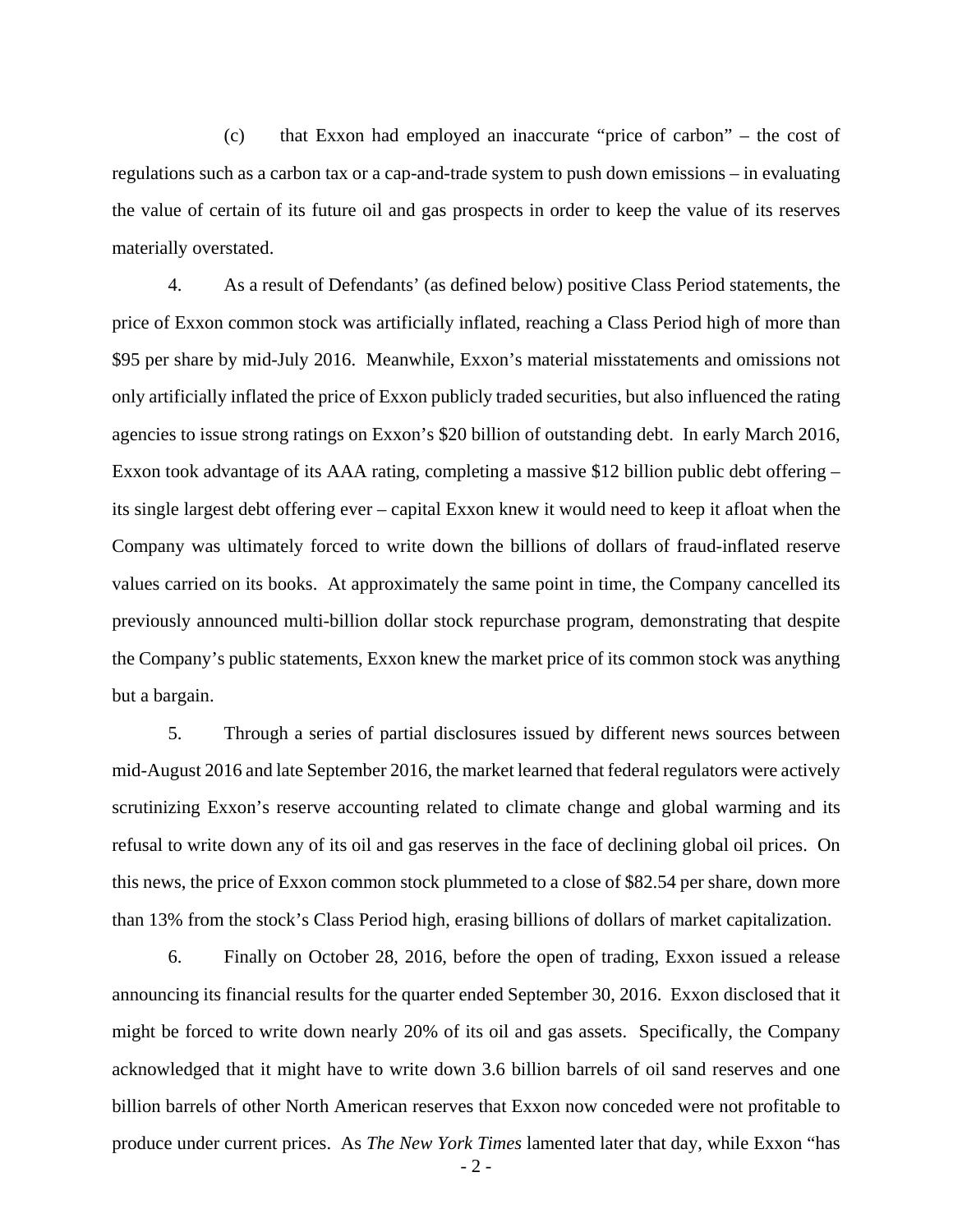long insisted that it has been adequately accounting for the value of its oil and gas reserves – even as many other petroleum companies have taken big write-offs to reflect a two-year price slump," the potential write-down the Company now "face[s] *could be the biggest accounting revision of reserves in its history.*" *The Wall Street Journal* noted Exxon "warned that it may be forced to eliminate almost 20% of its future oil and gas prospects, yielding to the sharp decline in global energy prices," even though up until then "Exxon [had been] alone among major oil companies in not having written down the value of its future wells as prices fell."

7. In response to this news, the price of Exxon common stock fell more than \$2 per share on October 28, 2016, on unusually high trading volume of more than 19 million shares traded, more than twice the average volume over the preceding ten trading days, erasing billions of dollars in market capitalization.

## **JURISDICTION AND VENUE**

8. Jurisdiction is conferred by §27 of the Exchange Act. The claims asserted herein arise under §§10(b) and 20(a) of the Exchange Act and Rule 10b-5 promulgated thereunder. This Court has jurisdiction over the subject matter of this action under 28 U.S.C. §1331 and §27 of the Exchange Act.

9. Venue is proper in this District pursuant to §27 of the Exchange Act and 28 U.S.C. §1391(b), as many of the false and misleading statements alleged herein were disseminated from this District. Defendant Exxon is headquartered in Irving, Texas and defendant Andrew P. Swiger lives in this District.

10. In connection with the acts alleged in this complaint, Defendants, directly or indirectly, used the means and instrumentalities of interstate commerce, including, but not limited to, the mails, interstate telephone communications and the facilities of the national securities markets.

<sup>1</sup> 1 Emphasis added herein unless otherwise noted.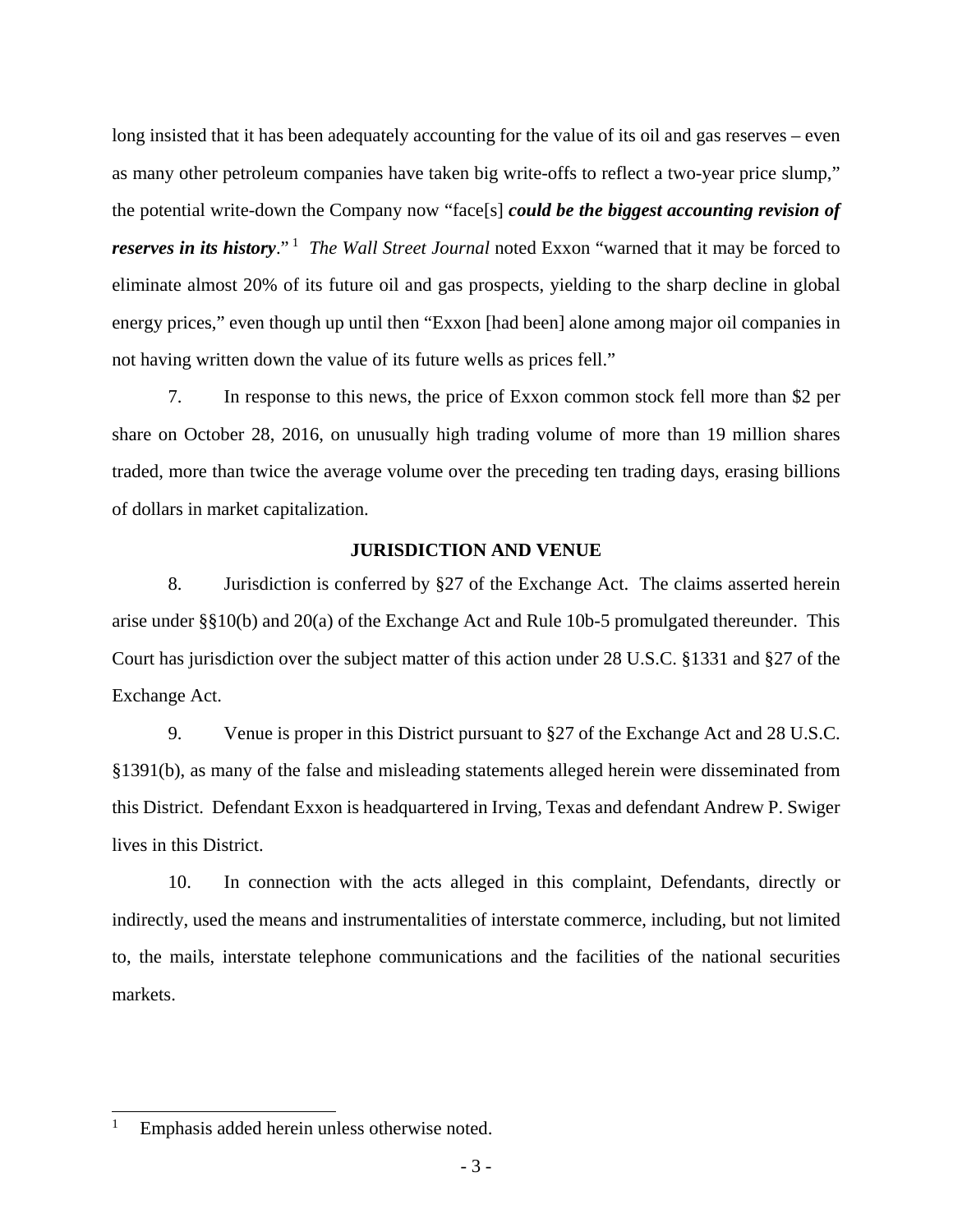#### **PARTIES**

11. Plaintiff Pedro Ramirez Jr. purchased Exxon common stock during the Class Period, as set forth in the accompanying Certification incorporated by reference herein, and has been damaged thereby.

12. Defendant Exxon is the largest direct successor of John D. Rockefeller's Standard Oil Trust. Exxon was formed on November 30, 1999 by the merger of Exxon (formerly Standard Oil Company of New Jersey) and Mobil (formerly the Standard Oil Company of New York). The Company has been headquartered in Irving, Texas since 1989. As of June 30, 2016, Exxon had more than four billion shares of common stock issued and outstanding. The stock trades on the New York Stock Exchange ("NYSE") under the ticker symbol "XOM." Exxon Mobil Corporation may be served through its Registered Agent, CSC-Lawyers Incorporating Service Company, 211 East 7<sup>th</sup> Street, Suite 620, Austin, Texas 78701.

13. Defendant Rex W. Tillerson ("Tillerson") is, and was at all relevant times, Chairman of the Board and Chief Executive Officer ("CEO") of Exxon. Rex W. Tillerson may be served at 624 Dove Creek Road, Bartonville, Texas 76226, or wherever he may be found.

14. Defendant Andrew P. Swiger ("Swiger") is, and was at all relevant times, Senior Vice President and Chief Financial Officer ("CFO") of Exxon. Andrew P. Swiger may be served at 9898 Hollow Way Road, Dallas, Texas 77382, or wherever he may be found.

15. Defendant Jeffrey J. Woodbury ("Woodbury") is, and was at all relevant times, Vice President of Investor Relations and Secretary of Exxon. Jeffrey J. Woodbury may be served at 19 Villeroy Way, The Woodlands, Texas 77382, or wherever he may be found.

16. Defendants Tillerson, Swiger and Woodbury are referred to herein as the "Individual Defendants." Exxon and the Individual Defendants are referred to herein, collectively, as "Defendants."

#### **CLASS ACTION ALLEGATIONS**

17. Plaintiff brings this action as a class action pursuant to Federal Rule of Civil Procedure 23(a) and (b)(3) on behalf of a class consisting of all purchasers of Exxon common stock during the Class Period (the "Class"). Excluded from the Class are Defendants and their

- 4 -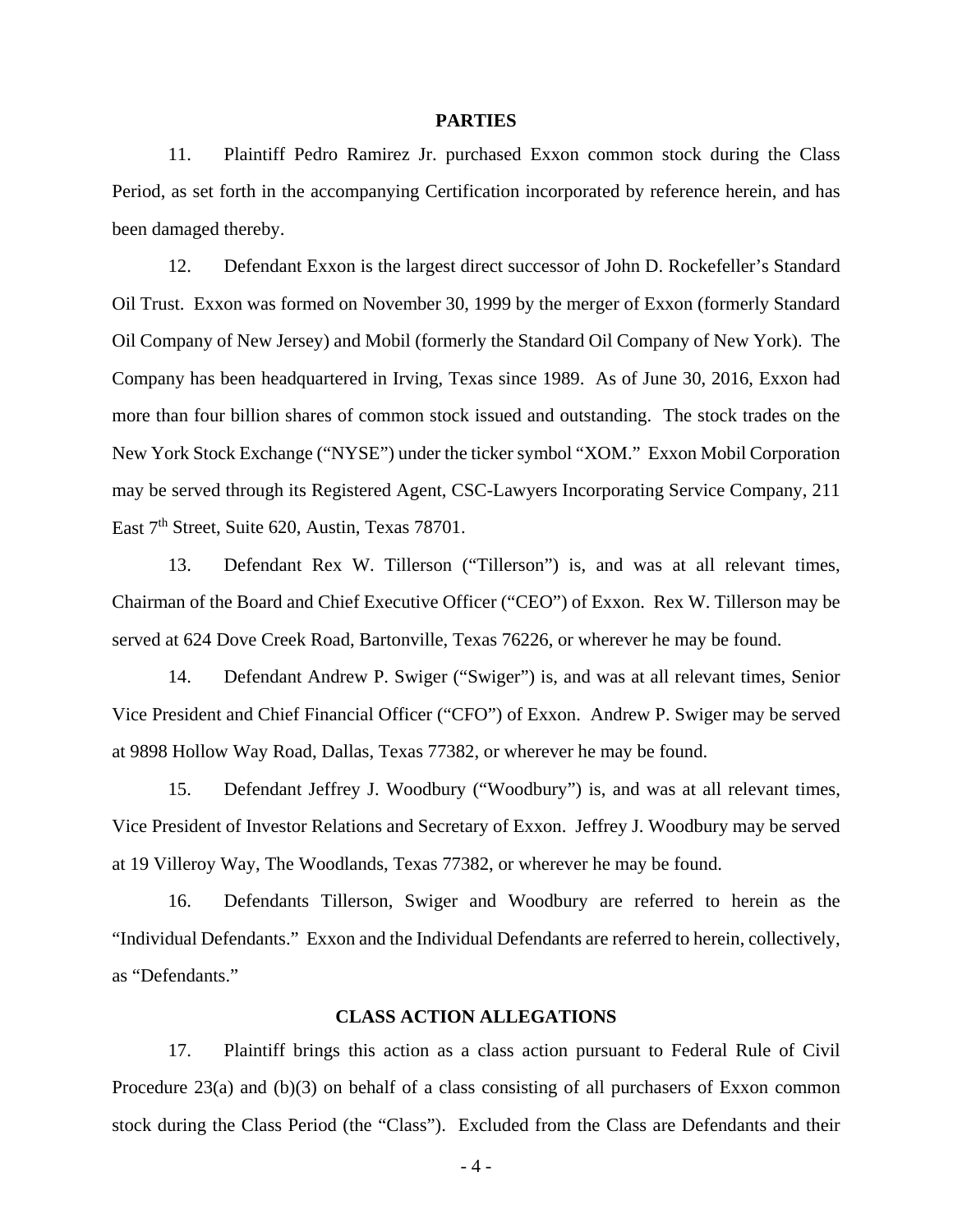families, the officers and directors of the Company, at all relevant times, members of their immediate families and their legal representatives, heirs, successors or assigns and any entity in which Defendants have or had a controlling interest.

18. The members of the Class are so numerous that joinder of all members is impracticable. Throughout the Class Period, Exxon common stock was actively traded on the NYSE. While the exact number of Class members is unknown to plaintiff at this time and can only be ascertained through appropriate discovery, plaintiff believes that there are hundreds of thousands of members in the proposed Class. Record owners and other members of the Class may be identified from records maintained by Exxon and/or its transfer agent and may be notified of the pendency of this action by mail, using the form of notice similar to that customarily used in securities class actions.

19. Plaintiff's claims are typical of the claims of the members of the Class as all members of the Class are similarly affected by Defendants' wrongful conduct in violation of federal law that is complained of herein.

20. Plaintiff will fairly and adequately protect the interests of the members of the Class and has retained counsel competent and experienced in class and securities litigation.

21. Common questions of law and fact exist as to all members of the Class and predominate over any questions solely affecting individual members of the Class. Among the questions of law and fact common to the Class are:

(a) whether the Exchange Act was violated by Defendants as alleged herein;

(b) whether statements made by Defendants misrepresented material facts about the business, operations and management of Exxon; and

(c) to what extent the members of the Class have sustained damages and the proper measure of damages.

22. A class action is superior to all other available methods for the fair and efficient adjudication of this controversy since joinder of all members is impracticable. Furthermore, as the damages suffered by individual Class members may be relatively small, the expense and burden

- 5 -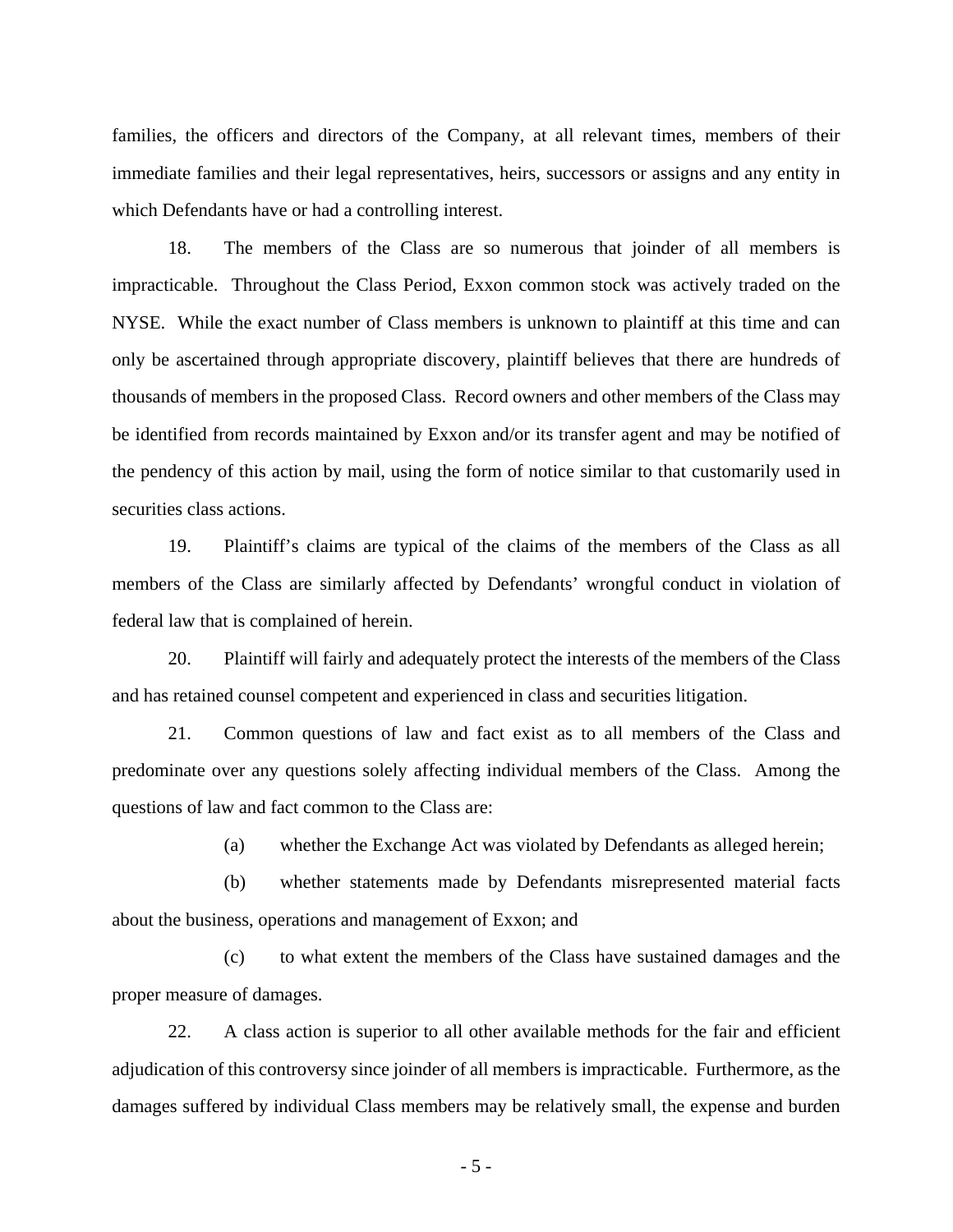of individual litigation make it impossible for members of the Class to individually redress the wrongs done to them. There will be no difficulty in the management of this action as a class action.

### **BACKGROUND**

23. Defendant Exxon is the world's largest oil company.

24. In the fall of 2015, a series of articles reported that, as far back as the 1970s, Exxon, an avid purveyor of climate change skepticism in the 1990s and 2000s, had been investigating the impact that burning fossil fuels was having on the environment. According to these articles, Exxon ran its own computer models, built up a team of in-house experts and understood that efforts to address global warming could negatively impact fossil fuel use. As the threat of regulation grew, Exxon spent tens of millions of dollars funding think tanks and advocacy groups that published white papers questioning the existence of climate change. Exxon even took out full-page advertorials in *The New York Times*, *The Washington Post* and *The Wall Street Journal* with titles like "Climate Change: A Degree of Uncertainty" and "With Climate Change, What We Don't Know Can Hurt Us."

25. In November 2015, New York Attorney General Eric T. Schneiderman ("NY AG Schneiderman") subpoenaed Exxon demanding that the Company produce all internal memos, emails and other documents relating to climate change.

26. Then, in March 2016, NY AG Schneiderman and the attorneys general of 17 other states and territories, including Massachusetts Attorney General Maura Healey ("MA AG Healey"), announced that they had formed a formal coalition to pursue climate change litigation against big energy companies, including Exxon (the "State AG Climate Change Coalition"). The State AG Climate Change Coalition soon became roiled in partisan politics, as it was subpoenaed by a Congressional committee that characterized the group as engaging in a political witch-hunt.

27. Exxon publicly defended itself against the suggestion that it had hid its internal research on climate change and represented that it had disclosed as much about global warming as it had learned. Furthermore, the Company represented that it had "first included information in SEC filings about business risk related to climate change in 2007, several years before the SEC first issued guidance on the issue in 2010."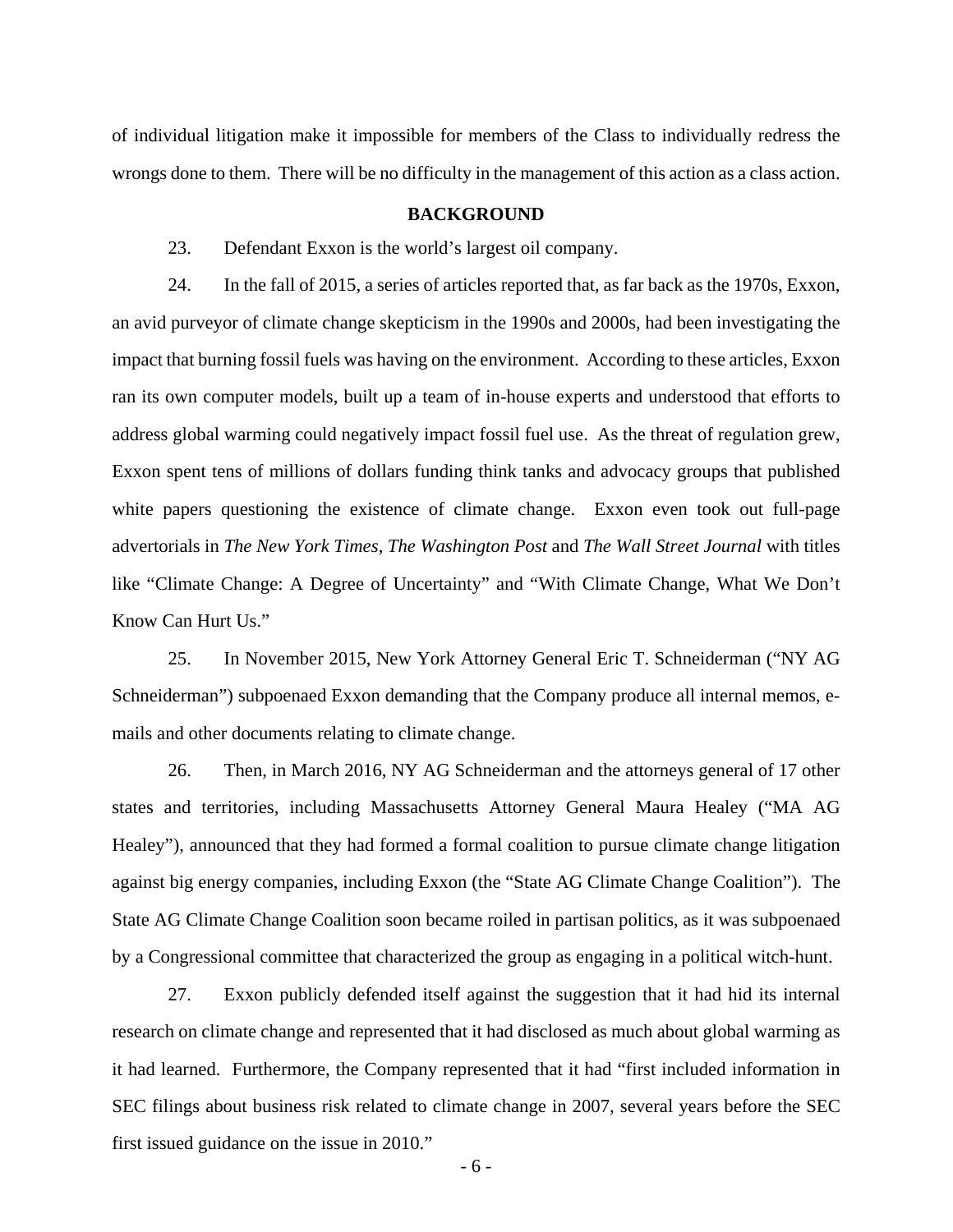28. On June 15, 2016, Exxon filed an action for declaratory relief in this Court styled *Exxon Mobil Corporation v. Healey*, Case No. 4:16-cv-00469-K (N.D. Tex.) (the "*Healey* Complaint"). In its complaint, Exxon alleged that the investigations being conducted by the attorneys general of the several states, including NY AG Schneiderman and MA AG Healey, into potential "securities fraud" claims against Exxon were a "weak pretext for an unlawful exercise of government power to further political objectives," and sought an injunction in this Court "barring enforcement" of a civil investigative demand served on Exxon by MA AG Healey. *Healey* Complaint at 4, 6.

## **EXXON MATERIALLY OVERSTATES THE VALUE OF ITS OIL RESERVES**

29. Exxon has long understood the negative effects of climate change and global warning and their relation to the worldwide use of hydrocarbons. According to numerous investigative reports, in the 1970s and 1980s, Exxon conducted a scientific research program that documented the potential for climate change, the likely contribution of fossil fuels to climate change, and the risks of climate change. Importantly, Exxon's research included assessing the impact of climate change on the Company's assets and businesses.

30. According to investigative reports, as a result of their research, Exxon scientists understood that a greater than two degree Celsius warming in global temperatures would pose a significant threat to the environment, and that in order to prevent that temperature increase from happening, the worldwide use of fossil fuels – hydrocarbons – would have to be greatly reduced. Thus, Exxon understood and appreciated that it was highly likely that it would not be able to extract all of its hydrocarbon reserves and that certain of those assets were "stranded." Yet Exxon publicly represented that none of its assets were "stranded" because the impacts of climate change, if any, were uncertain and far off in the future.

31. In addition to failing to recognize the impact of climate change on the value of its reserves, Exxon similarly failed to properly account for the declining price of oil and its impact on the value of its reserves. In 2014, oil prices began a precipitous slump that has persisted since that time. Under prevailing SEC reporting rules, the test for "proved" reserves is that the oil and gas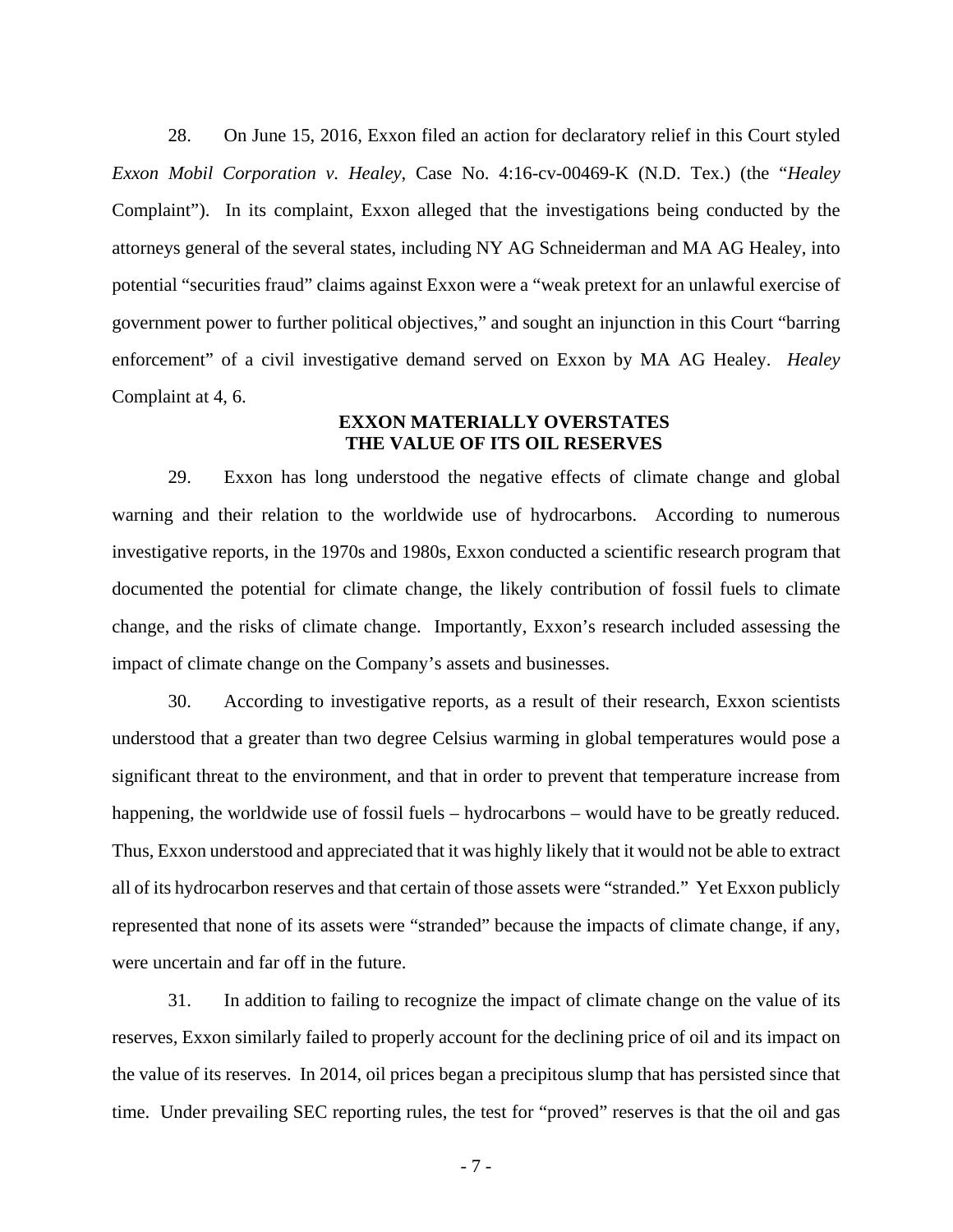must be "economically producible" based on a backward-looking 12-month average price. Despite the steep and persistent decline in the price of oil, throughout the Class Period, Exxon failed to write down any of its proved oil reserves

32. Furthermore, Exxon claims to conduct asset valuations on a periodic basis using forward-looking price assumptions. The Company, however, has failed to disclose to investors the price of oil that it is using to value its reserves, thereby rendering its asset valuations highly questionable.

33. Throughout the Class Period, Defendants issued a series of materially false and misleading statements that failed to disclose: (i) that Exxon's internal documents concerning climate change recognized the environmental risks caused by global warming; (ii) that given the risks associated with global warming and climate change, the Company would be unable to extract all of its existing hydrocarbon reserves and, therefore, a material portion of those reserves were stranded and should have been written down; and (iii) that given the foregoing, Exxon had been employing an inaccurate "price of carbon" – the cost of regulations such as a carbon tax or a capand-trade system to push down emissions – when evaluating the value of certain of its future oil and gas prospects, causing the Company to materially overstate the value of its reserves.

## **DEFENDANTS' MATERIALLY FALSE AND MISLEADING CLASS PERIOD STATEMENTS**

34. The Class Period starts on February 19, 2016. On that day, Exxon issued a release entitled "ExxonMobil Announces 2015 Reserves Additions." The release stated in pertinent part that Exxon had "added 1 billion oil-equivalent barrels of proved oil and gas reserves in 2015, replacing 67 percent of production, including a 219 percent replacement ratio for crude oil and other liquids," such that "[a]t year-end 2015, ExxonMobil's proved reserves totaled 24.8 billion oil-equivalent barrels." The release quoted defendant Tillerson as stating that "'ExxonMobil has a successful track record of proved reserves replacement over the long term, demonstrating the strength of our global strategy to identify, evaluate, capture and advance high-quality opportunities,'" and that the Company's "'proved reserves represent a diverse portfolio that positions [it] to create shareholder value as [it] supplies long-term energy demand growth.'" The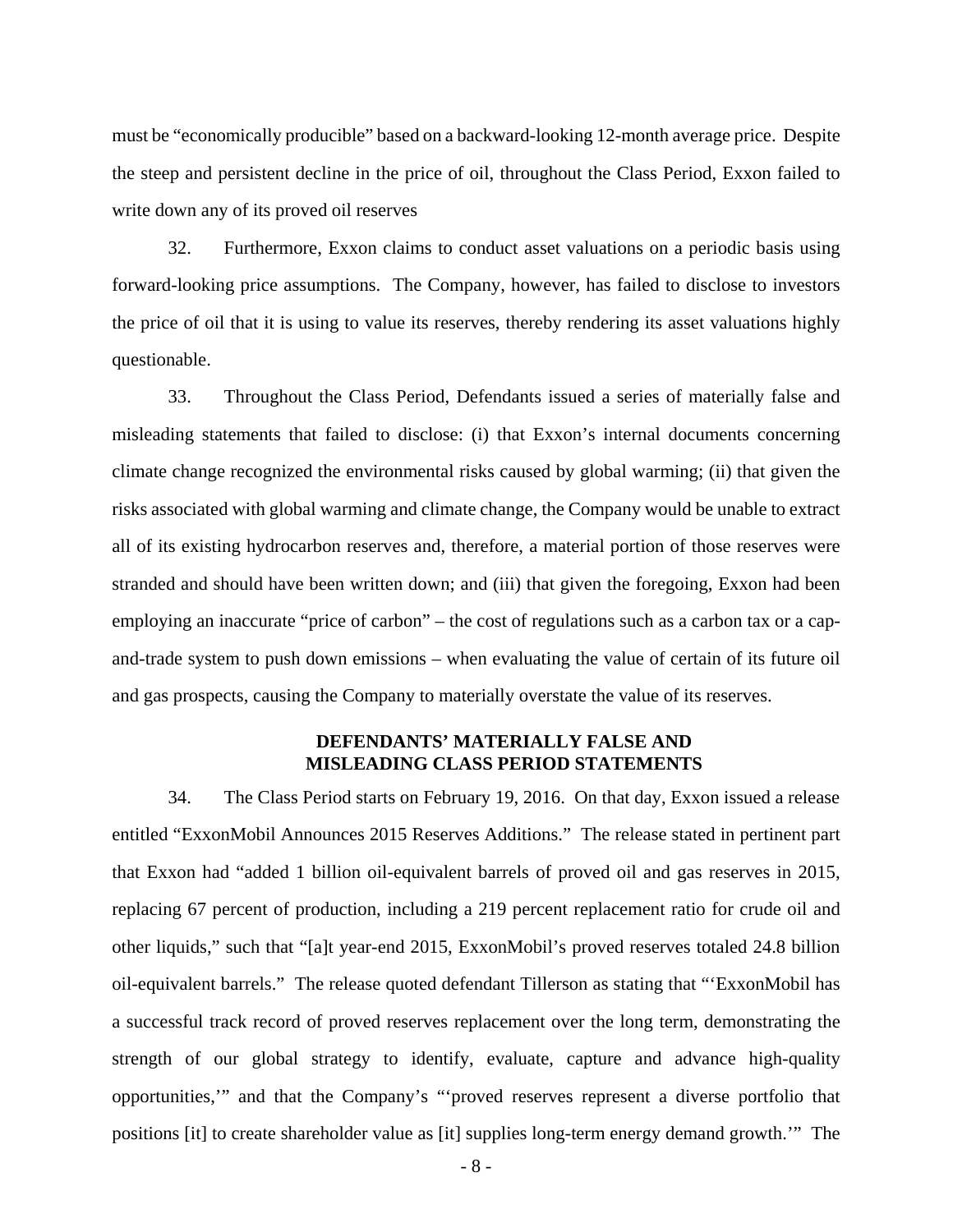release further quoted defendant Tillerson as emphasizing that Exxon would "'continue to apply [its] disciplined, paced investing approach as [it] develops [its] industry-leading resource base.'"

35. On February 24, 2016, Exxon filed with the SEC its Form 10-K for the year ended December 31, 2015, which was signed by defendants Tillerson and Swiger (the "2015 Form 10- K"). Concerning Exxon's "Disclosure of Reserves," and specifically its "Summary of Oil and Gas Reserves at Year-End 2015," the 2015 Form 10-K stated, in pertinent part, as follows:

The table below summarizes the oil-equivalent proved reserves in each geographic area and by product type for consolidated subsidiaries and equity companies. Gas is converted to an oil-equivalent basis at six million cubic feet per one thousand barrels. The Corporation has reported proved reserves on the basis of the average of the first-day-of-the-month price for each month during the last 12 month period. When crude oil and natural gas prices are in the range seen in early 2016 for an extended period of time, under the Securities and Exchange Commission's (SEC) definition of proved reserves, certain quantities of oil and natural gas *could temporarily not qualify as proved reserves*. Under the terms of certain contractual arrangements or government royalty regimes, lower prices can also increase proved reserves attributable to ExxonMobil. *Otherwise, no major discovery or other favorable or adverse event has occurred since December 31, 2015, that would cause a significant change in the estimated proved reserves as of that date*.

|                                  | Crude                   | <b>Natural Gas</b> |                               | Synthetic                | <b>Natural</b>     | Oil-Equivalent |
|----------------------------------|-------------------------|--------------------|-------------------------------|--------------------------|--------------------|----------------|
|                                  | Oil                     | Liquids            | <b>Bitumen</b>                | Oil                      | Gas                | <b>Basis</b>   |
|                                  | ( <i>million bbls</i> ) |                    | (million bbls) (million bbls) | ( <i>million bbls</i> )  | (billion cubic ft) | (million bbls) |
| <b>Proved Reserves</b>           |                         |                    |                               |                          |                    |                |
| <b>Developed</b>                 |                         |                    |                               |                          |                    |                |
| <b>Consolidated Subsidiaries</b> |                         |                    |                               |                          |                    |                |
| <b>United States</b>             | 1.155                   | 272                |                               |                          | 13,353             | 3,652          |
| Canada/South America             | 92                      | 9                  | 4,108                         | 581                      | 552                | 4,882          |
| Europe                           | 158                     | 34                 | $\overline{a}$                |                          | 1.593              | 458            |
| Africa                           | 738                     | 162                |                               |                          | 750                | 1,025          |
| Asia                             | 1,586                   | 121                |                               |                          | 4,917              | 2,526          |
| Australia/Oceania                | 73                      | 34                 |                               |                          | 1,962              | 434            |
| <b>Total Consolidated</b>        | 3,802                   | 632                | 4,108                         | 581                      | 23,127             | 12,977         |
| <b>Equity Companies</b>          |                         |                    |                               |                          |                    |                |
| <b>United States</b>             | 221                     | 7                  |                               | $\overline{\phantom{a}}$ | 156                | 254            |
| Europe                           | 25                      |                    |                               |                          | 6.146              | 1,049          |
| Asia                             | 802                     | 349                |                               |                          | 15,233             | 3,690          |
| <b>Total Equity Company</b>      | 1,048                   | 356                | $\overline{\phantom{a}}$      | $\overline{\phantom{a}}$ | 21,535             | 4,993          |
| <b>Total Developed</b>           | 4,850                   | 988                | 4,108                         | 581                      | 44,662             | 17,970         |
| Undeveloped                      |                         |                    |                               |                          |                    |                |
| <b>Consolidated Subsidiaries</b> |                         |                    |                               |                          |                    |                |
| <b>United States</b>             | 1,223                   | 396                |                               |                          | 6,027              | 2,624          |

Canada/South America 168 6 452 - 575 722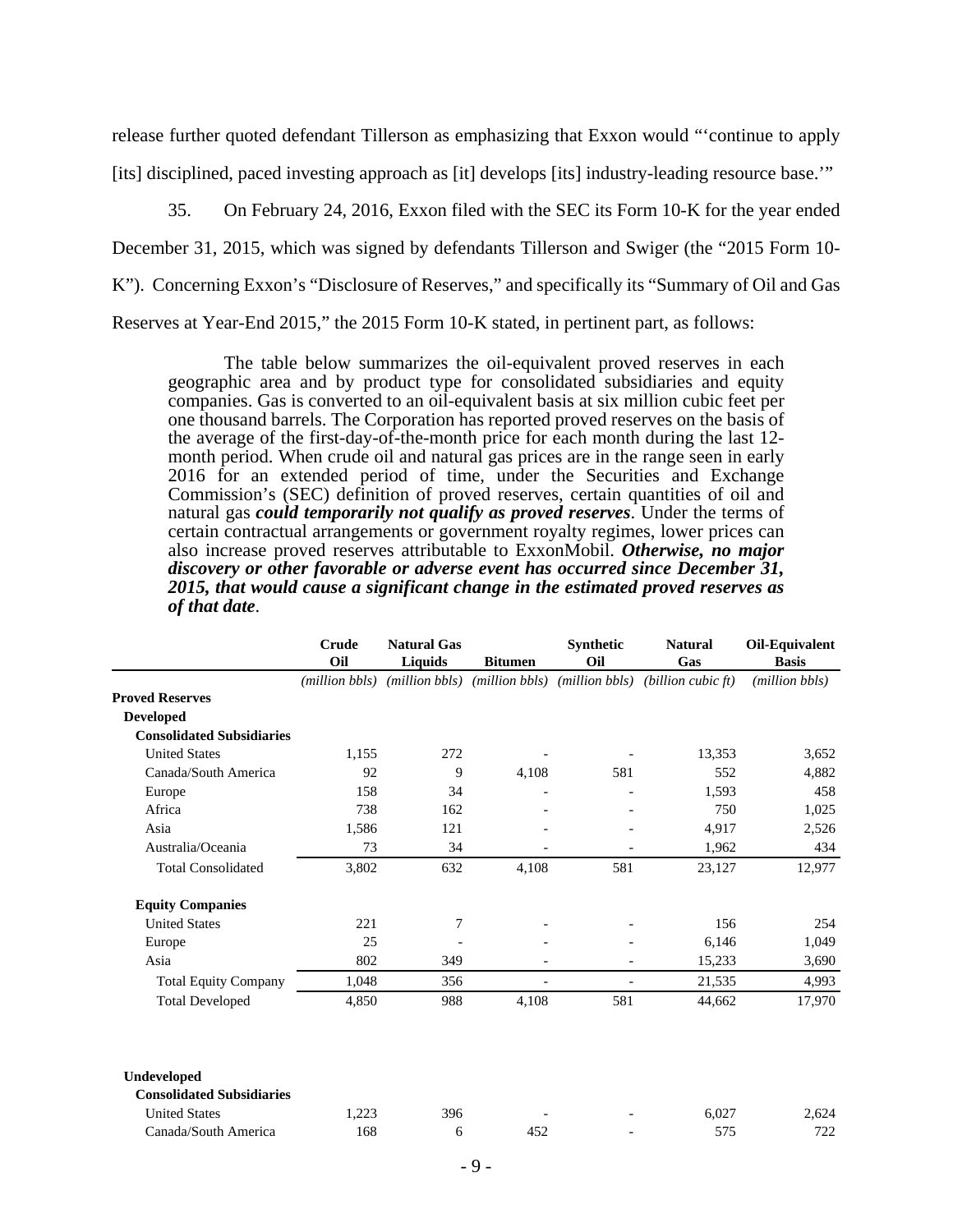|                              | Crude | <b>Natural Gas</b> |                          | <b>Synthetic</b> | <b>Natural</b> | Oil-Equivalent |
|------------------------------|-------|--------------------|--------------------------|------------------|----------------|----------------|
|                              | Oil   | Liquids            | <b>Bitumen</b>           | Oil              | Gas            | <b>Basis</b>   |
| Europe                       | 26    | 8                  |                          |                  | 363            | 95             |
| Africa                       | 225   | 5                  |                          |                  | 43             | 237            |
| Asia                         | 1,239 |                    | $\overline{\phantom{0}}$ |                  | 412            | 1,308          |
| Australia/Oceania            | 52    | 31                 | $\qquad \qquad$          |                  | 5,079          | 929            |
| <b>Total Consolidated</b>    | 2,933 | 446                | 452                      |                  | 12,499         | 5,915          |
| <b>Equity Companies</b>      |       |                    |                          |                  |                |                |
| <b>United States</b>         | 33    | 6                  | $\overline{\phantom{0}}$ |                  | 64             | 50             |
| Europe                       |       |                    | $\overline{\phantom{0}}$ |                  | 1,757          | 293            |
| Asia                         | 275   | 52                 | $\overline{\phantom{0}}$ |                  | 1,228          | 531            |
| <b>Total Equity Company</b>  | 308   | 58                 |                          |                  | 3,049          | 874            |
| <b>Total Undeveloped</b>     | 3,241 | 504                | 452                      |                  | 15,548         | 6,789          |
| <b>Total Proved Reserves</b> | 8,091 | 1,492              | 4,560                    | 581              | 60,210         | 24,759         |

36. The 2015 Form 10-K went on to laud the Company's precision and accuracy in

calculating its reserves, stating, in pertinent part, as follows.

*The estimation of proved reserves, which is based on the requirement of reasonable certainty, is an ongoing process based on rigorous technical evaluations, commercial and market assessments and detailed analysis of well and reservoir information such as flow rates and reservoir pressure declines*. Furthermore, the Corporation only records proved reserves for projects which have received significant funding commitments by management made toward the development of the reserves. Although the Corporation is reasonably certain that proved reserves will be produced, the timing and amount recovered can be affected by a number of factors including completion of development projects, reservoir performance, regulatory approvals and significant changes in projections of longterm oil and natural gas price levels. In addition, proved reserves *could be affected by an extended period of low prices* which could reduce the level of the Corporation's capital spending and also impact our partners' capacity to fund their share of joint projects.

When crude oil and natural gas prices are in the range seen in late 2015 and early 2016 for an extended period of time, under the SEC definition of proved reserves, certain quantities of oil and natural gas, such as oil sands operations in Canada and natural gas operations in North America could temporarily not qualify as proved reserves. Amounts that could be required to be de-booked as proved reserves on an SEC basis are subject to being re-booked as proved reserves at some point in the future when price levels recover, costs decline, or operating efficiencies occur. Under the terms of certain contractual arrangements or government royalty regimes, lower prices can also increase proved reserves attributable to ExxonMobil. *We do not expect any temporary changes in reported proved reserves under SEC definitions to affect the operation of the underlying projects or to alter our outlook for future production volumes*.

(Footnote omitted.)

37. On March 2, 2016, Exxon filed a final prospectus with the SEC and conducted a

\$12 billion underwritten public debt offering. The registration statement and prospectus used to

complete the \$12 billion offering expressly incorporated by reference Exxon's 2015 Form 10-K.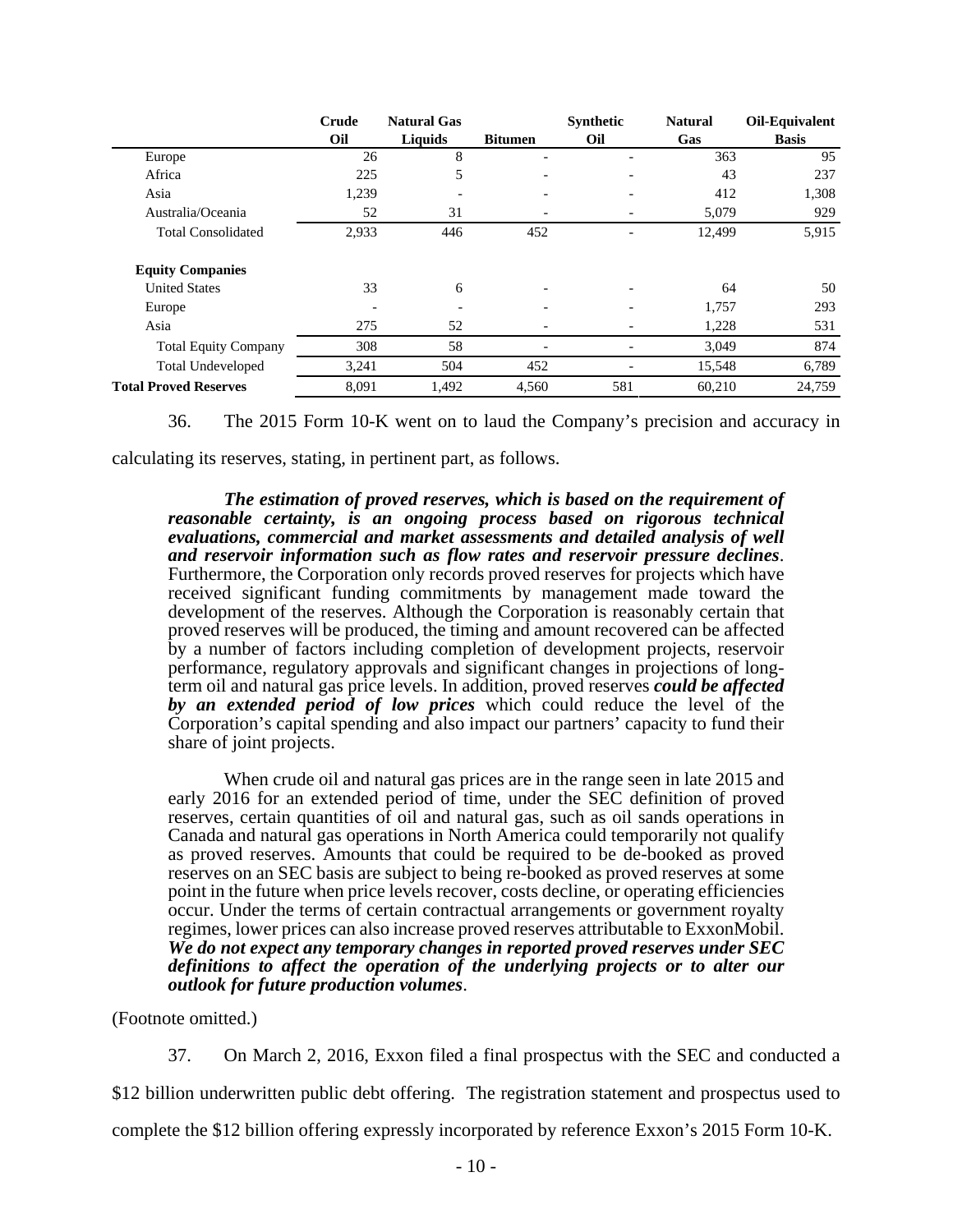38. On March 2, 2016, Exxon conducted its 2016 analyst meeting at the New York Stock Exchange building in New York City. Defendant Tillerson displayed the following slide during his opening remarks, which he said demonstrated that, despite the fact that "the business environment ha[d] changed dramatically, even since . . . last year, with a sharp decrease in crude oil and natural gas prices," due to its "operational integrity" and "reliability," Exxon was "*uniquely suited to endure these conditions and outperform competition, leaving [Exxon] best-positioned to capture value in the upturn*."



39. Expressly addressing the quality of the Company's reserves, defendant Tillerson used the following slides to support his representations that regardless of the impairment charges Exxon's competitors were taking on their oil reserves, the value of Exxon's reserves were not impaired because of the Company's "disciplined investment approach, effective project management and innovative technologies," stating in pertinent part as follows:



**ExconMobil**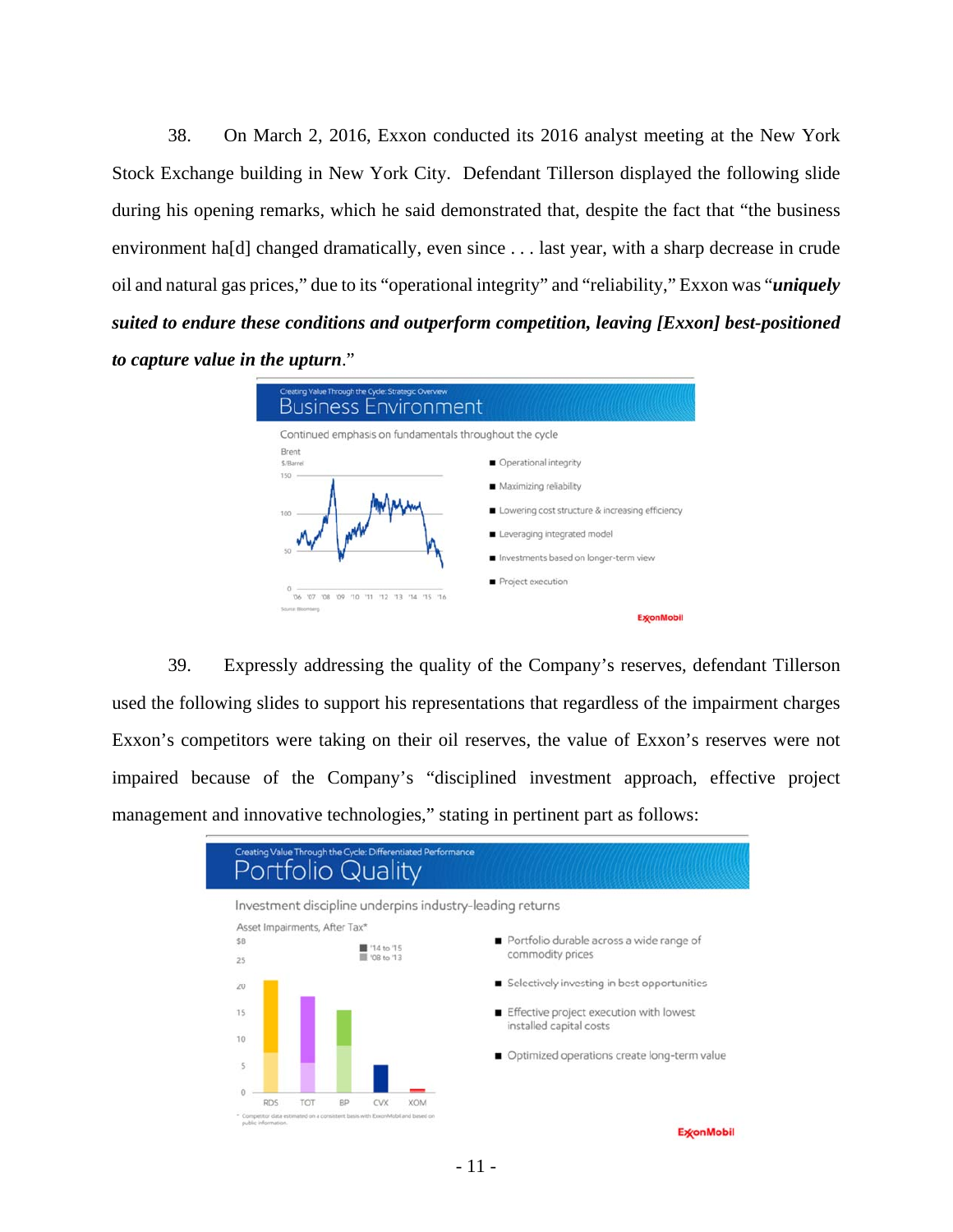Sustained leadership and capital efficiency reflects our commitment to a disciplined investment approach, effective project management and innovative technologies to grow a well-balanced portfolio. Our efficient asset base, enhanced by new investments, positions the Corporation for long-term performance across a broad range of conditions.

*The quality of ExxonMobil's portfolio is also evident relative to significant recent asset impairments by our competitor group*. Not shown [on the graph] are the North American pure play E&P companies, which, if you look at the last couple of years, took impairments of over \$120 billion, and, if you look at the last eight years, took impairments of over \$200 billion.

Now, while these impairments will improve competitor return on capital employed performance in the future years, *they represent a significant destruction of shareholder assets. Our investment discipline delivers industry-leading returns and a portfolio that is durable across a wide range of commodity prices. Effective project execution provides the lowest installed capital costs, which, along with optimized operations, creates a long-term value that simply outpaces our competitors*.



This chart provides perspective on the quality of our Upstream assets. Upstream capital efficiency underpins long-term financial performance. *The plot illustrates ExxonMobil's structural advantage in capital employed per barrel of crude reserves, which leads competition at \$6.50 a barrel. Our high-quality, efficient capital base is an outcome of our investment approach, consistently applied for decades. Importantly, 73% of our proved reserves are developed and in production, contributing to the bottom line*.

Next, I will discuss reserves replacement, which is an outcome of our disciplined investment approach. *ExxonMobil has a successful track record of long-term proved reserves additions, demonstrating the strength of our global strategy to identify, evaluate, capture, and advance high-quality opportunities*. The Corporation has a diverse resource base of 91 billion oil-equivalent barrels, all in various stages of evaluation, design and development. As you can see in the graphic, we consistently convert sizable portions of the resource base along with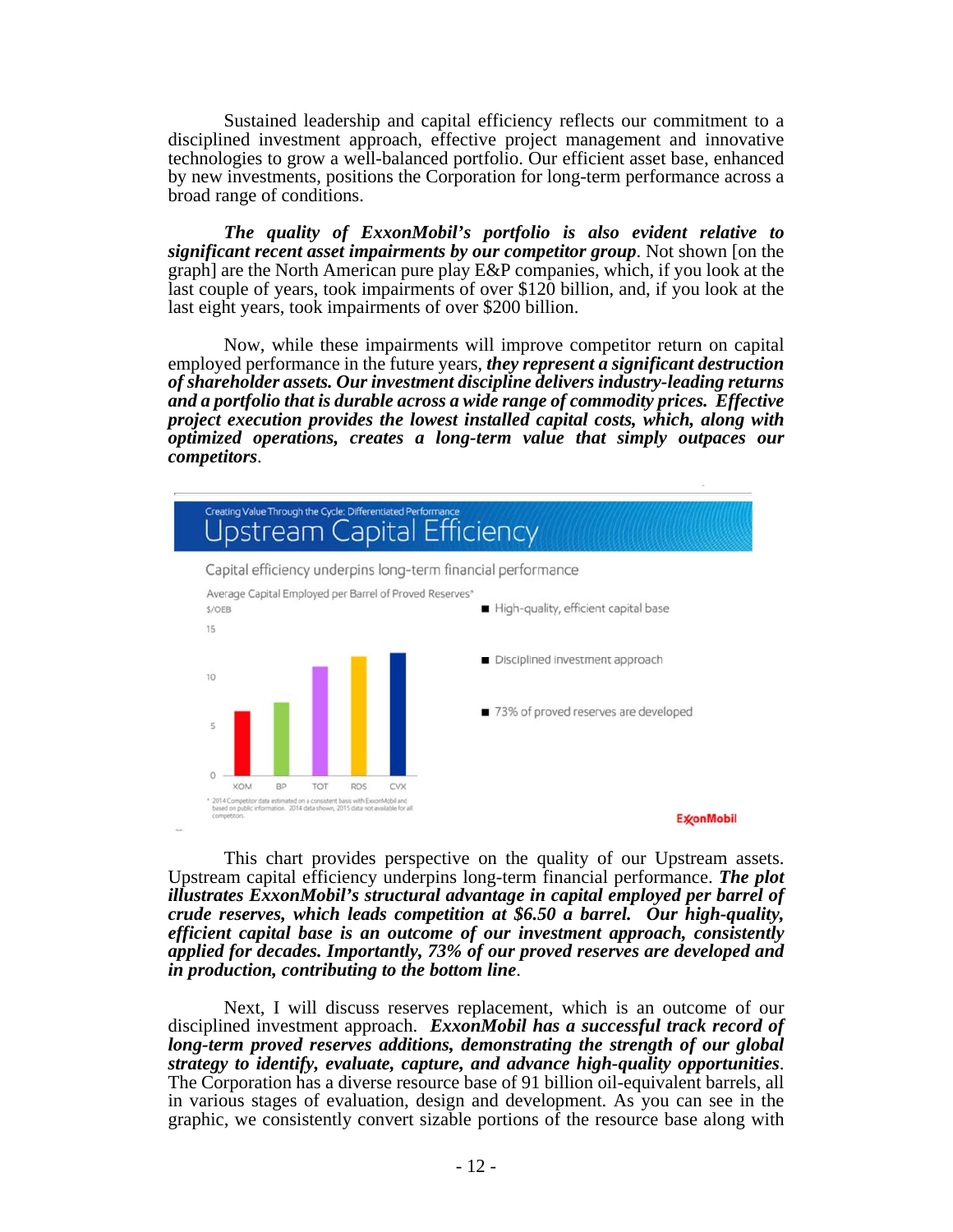newly acquired resources into proved reserves, which currently total 25 billion oilequivalent barrels.



We have consistently added about 1.5 billion to 2 billion oil equivalent barrels of resource to prove reserves each year, replacing over 100% of production for over two decades. We have a long reserve life of 16 years at current production rates, which does lead competition. Last year, we replaced 67% of production, adding 1 billion oil-equivalent barrels of proved reserves in both oil and gas, but that reflects also a 219% replacement of crude oil and other liquids.

*The level of reserve replacement in any given year is an outcome of our investment choices, and it is not an objective. We are value-focused, making the best long-term decisions for our shareholders, progressing opportunities at the right time and deploying capital efficiently to create that long-term shareholder value, even if it means interrupting a 21-year trend*.

*The quality of our resource opportunities remains strong into the future. They have not diminished in the current business climate. ExxonMobil maintains a rigorous reserves evaluation process. And, as with all aspects of our business, we approach the reporting of reserves balances with the highest integrity*.

40. Referencing Exxon's "Operations Integrity," and specifically its approach to

climate change, Tillerson extolled the Company's efforts to lower emissions and actually claimed

Exxon knew so much about climate change that the Company had long been schooling others on

the subject, stating, in pertinent part, as follows: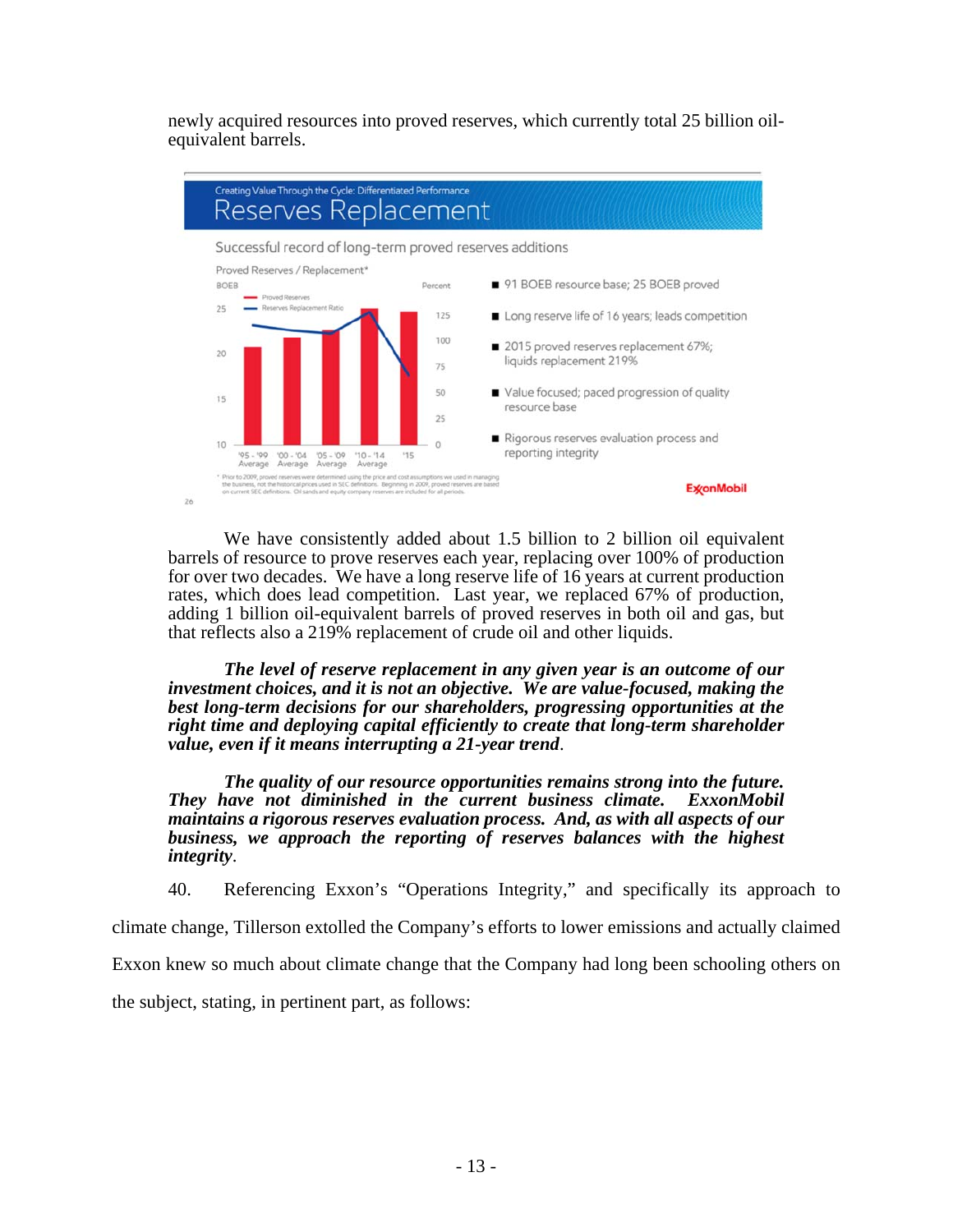

Now let's take a look at our approach to environmental protection. We recognize that meeting the world's growing energy needs while protecting the environment is one of today's grand challenges. We are committed to lowering emissions, reducing spills, and minimizing waste to mitigate the environmental impact of our operations. We have developed and deployed advanced technologies and enhanced products that have lowered greenhouse gas emissions across the value chain.

Sustainable improvements in our operations have reduced cumulative greenhouse gases by more than 20 million metric tons over the past decade. For example, we have increased our energy efficiency significantly over time by installing additional cogeneration facilities in our operations, making us an industry leader with current gross capacity of 5.5 gigawatts. And products we produce, like cleaner-burning natural gas, also help to reduce global emissions.

*At ExxonMobil, we do take the risk of climate change seriously. We have studied climate change for almost 40 years, and we consistently collaborate and share our research with leading scientific institutions, top universities, the United Nations, and other public stakeholders. We also engage in constructive dialogue on climate change policy options with NGOs, industry and policymakers*.

41. On March 30, 2016, Exxon published its 2015 Corporate Citizenship Report, which

purported to describe Exxon's efforts to lower climate change risks. In the report, Exxon

represented that since the transition to lower emissions sources would take "many decades," none

of Exxon's proven hydrocarbon reserves were or would become "stranded." The report stated in

pertinent part as follows:

By 2040, the world's population is projected to reach 9 billion – up from about 7.2 billion today – and global GDP will have more than doubled. As a result, we see global energy demand rising by about 25 percent from 2014 to 2040. In order to meet this demand, we believe all economic energy sources, including our existing hydrocarbon reserves, will be needed. *We also believe that the transition of the global energy system to lower-emissions sources will take many decades due to its enormous scale, capital intensity and complexity. As such, we believe that none of our proven hydrocarbon reserves are, or will become, stranded*.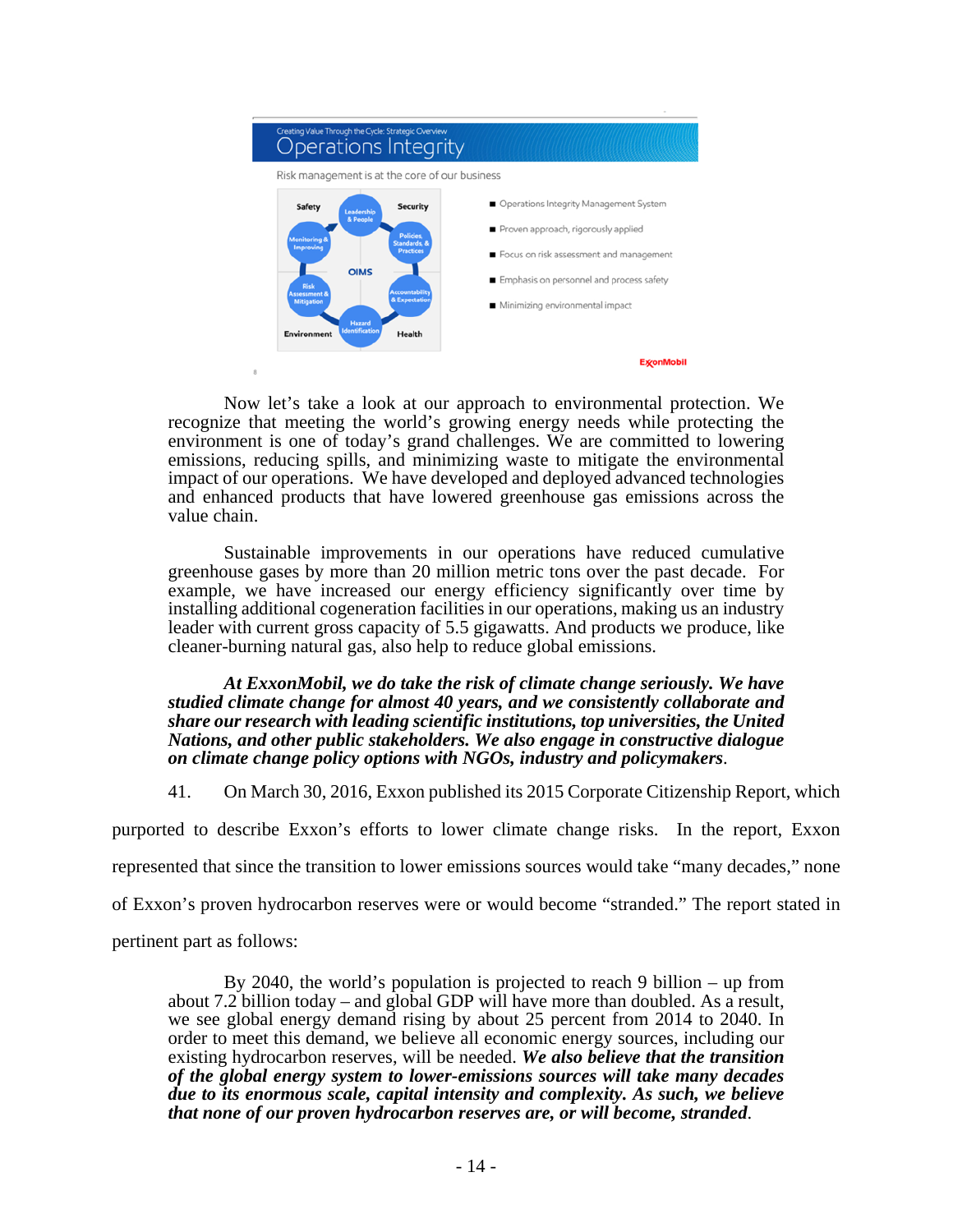ExxonMobil's long-range annual forecast, *The Outlook for Energy*, examines energy supply and demand trends for approximately 100 countries, 15 demand sectors and 20 different energy types. The *Outlook* forms the foundation for the company's business strategies and helps guide our investment decisions. In response to projected increases in global fuel and electricity demand, our 2016 *Outlook* estimates that *global energy-related CO2 emissions will peak around 2030 and then begin to decline*. A host of trends contribute to this downturn – including slowing population growth, maturing economies and a shift to cleaner fuels like natural gas and renewables – some voluntary and some the result of policy.

*ExxonMobil addresses the potential for future climate change policy, including the potential for restrictions on emissions, by estimating a proxy cost of carbon. This cost, which in some geographies may approach \$80 per ton by 2040, has been included in our Outlook for several years*. This approach seeks to reflect potential policies governments may employ related to the exploration, development, production, transportation or use of carbon-based fuels. We believe our view on the potential for future policy action is realistic and by no means represents a "business-as-usual" case. We require all of our business lines to include, where appropriate, an estimate of greenhouse gas-related emissions costs in their economics when seeking funding for capital investments.

*We evaluate potential investments and projects using a wide range of economic conditions and commodity prices. We apply prudent and substantial margins in our planning assumptions to help ensure competitive returns over a wide range of market conditions. We also financially stress test our investment opportunities, which provides an added margin against uncertainties, such as those related to technology development, costs, geopolitics, availability of required materials, services and labor. Stress testing further enables us to consider a wide range of market environments in our planning and investment process*.

42. On April 26, 2016, *CNBC* reported that Standard and Poor's ("S&P") debt rating agency had downgraded Exxon's credit rating from AAA to AA+, citing expectations of continuing low oil prices. According to *CNBC*, S&P told *CNBC* that it had had a AAA rating on Exxon since July 5, 1949, and that the downgrade left only Microsoft and Johnson & Johnson with AAA ratings from S&P. In its announcement, S&P said that it expected Exxon's "'credit measures, including free operating cash flow (FOCF) to debt and discretionary cash flow (DCF) to debt, [would] remain below [its] expectations for the "AAA" rating through 2018.'" S&P added that Exxon's "'debt level ha[d] more than doubled in recent years, reflecting high capital spending on major projects in a high commodity price environment and dividends and share repurchases that substantially exceeded internally generated cash flow.'"

43. On April 29, 2016, Exxon issued a release announcing its financial results for the period ending March 31, 2016 ("1Q 16"). Exxon reported 1Q 16 profits of \$1.8 billion. Defendant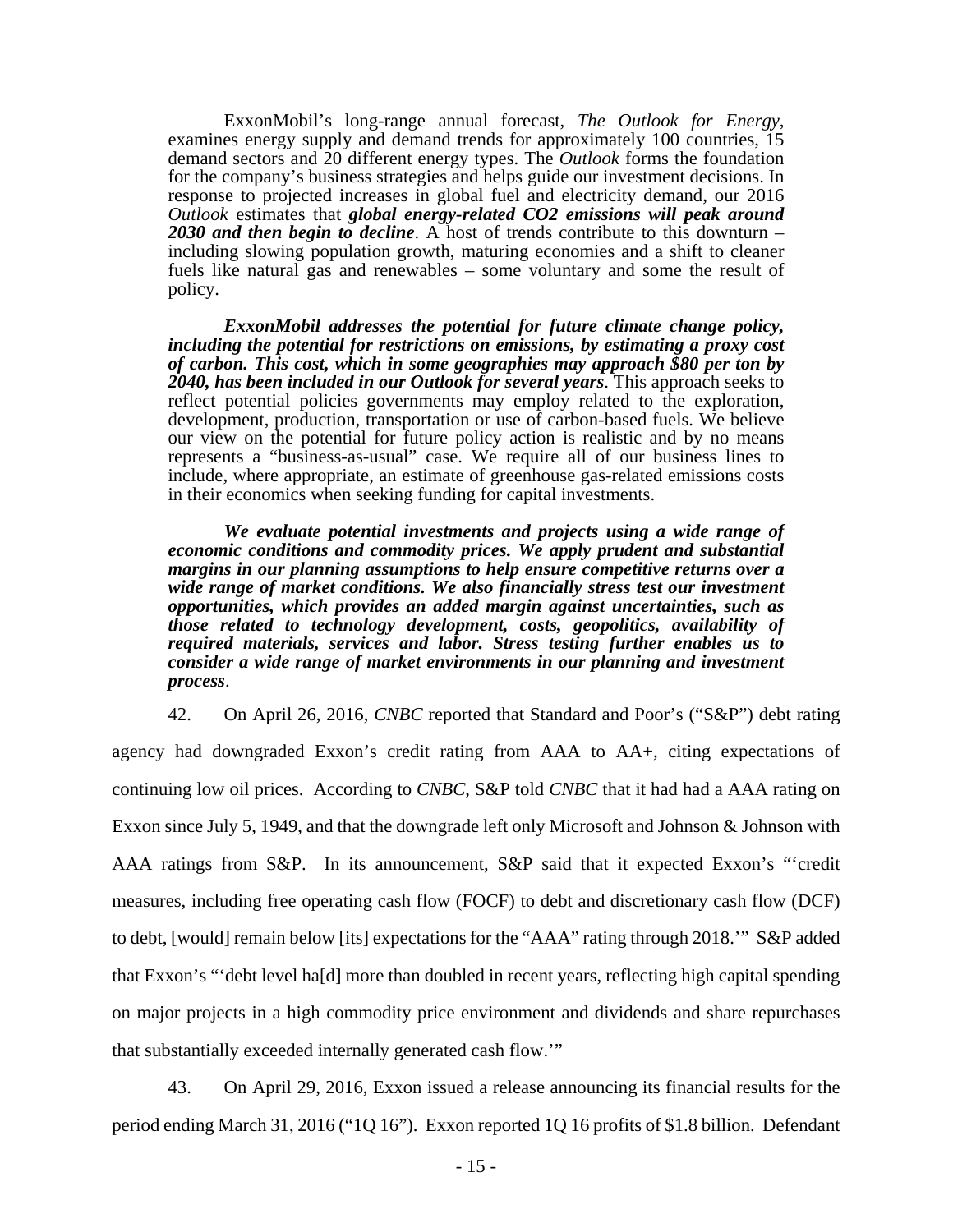Tillerson commented on the results, stating in pertinent part that "'[t]he organization continue[d] to respond effectively to challenging industry conditions, capturing enhancements to operational performance and creating margin uplift despite low prices,'" and that "'[t]he scale and integrated nature of [Exxon's] cash flow provide[d] competitive advantage and support[ed] consistent strategy execution.'"

44. Following the issuance of the earnings release, Exxon held a conference call with investors and analysts to discuss the Company's earnings and operations. During the conference call, defendant Woodbury noted that "Standard & Poor's reduced its credit rating on ExxonMobil by one notch to AA+ with a stable outlook," and that "[e]arlier th[at] month Moody's [had] reaffirmed its AAA credit rating on the Corporation with a negative outlook." Defendant Woodbury also engaged in the following colloquy with a stock analyst about the downgrade and Exxon's reserves during the Q&A portion of the call, stating, in pertinent part, as follows:

[Paul Sankey, analyst from Wolfe Research:]*I was looking back at the interview that Rex Tillerson gave after the analyst meeting when he was asked about the triple A rating, and what he said quite specifically is that there's been periods where Exxon's financial metrics have been worse than they are today, but you still retained a triple A rating, and obviously as you mentioned in your remarks, you have been downgraded by S&P.* 

Naturally I went to S&P and what I saw there was the comment that maintaining production and replacing reserves will require higher spending from Exxon. So it seems that given the financial metrics are not the issue, that it seems there's an upstream issue that S&P is concerned about.

Can you talk about your ability to maintain production and reserves at the current level of spending and address whether or not they're correct in thinking that you are going to have to spend a lot more to maintain reserves in production? Thanks.

[Woodbury:] Sure Paul. Well, first, *I'll remind everybody that we've got a very large inventory of investment opportunities, over 90 billion barrels of resource in our portfolio, and if you recall in the analyst presentation, we provide a little bit more insi[ght] as to the type of projects and their potential capacity they can bring on over the time horizon*. And of course what we need to do is we need to make sure that as we mature that inventory of projects that we are doing it with the greatest value proposition, and I think we've made a great strive in finding opportunities in order to reduce the cost structure going forward.

*I'd say, though, Paul, that we've been through these cycles for a long time. We've have been able to maintain a very strong balance sheet. We've maintained our financial flexibility through the ups and downs, and, our inventory looks very attractive going forward. So we think all the elements are set*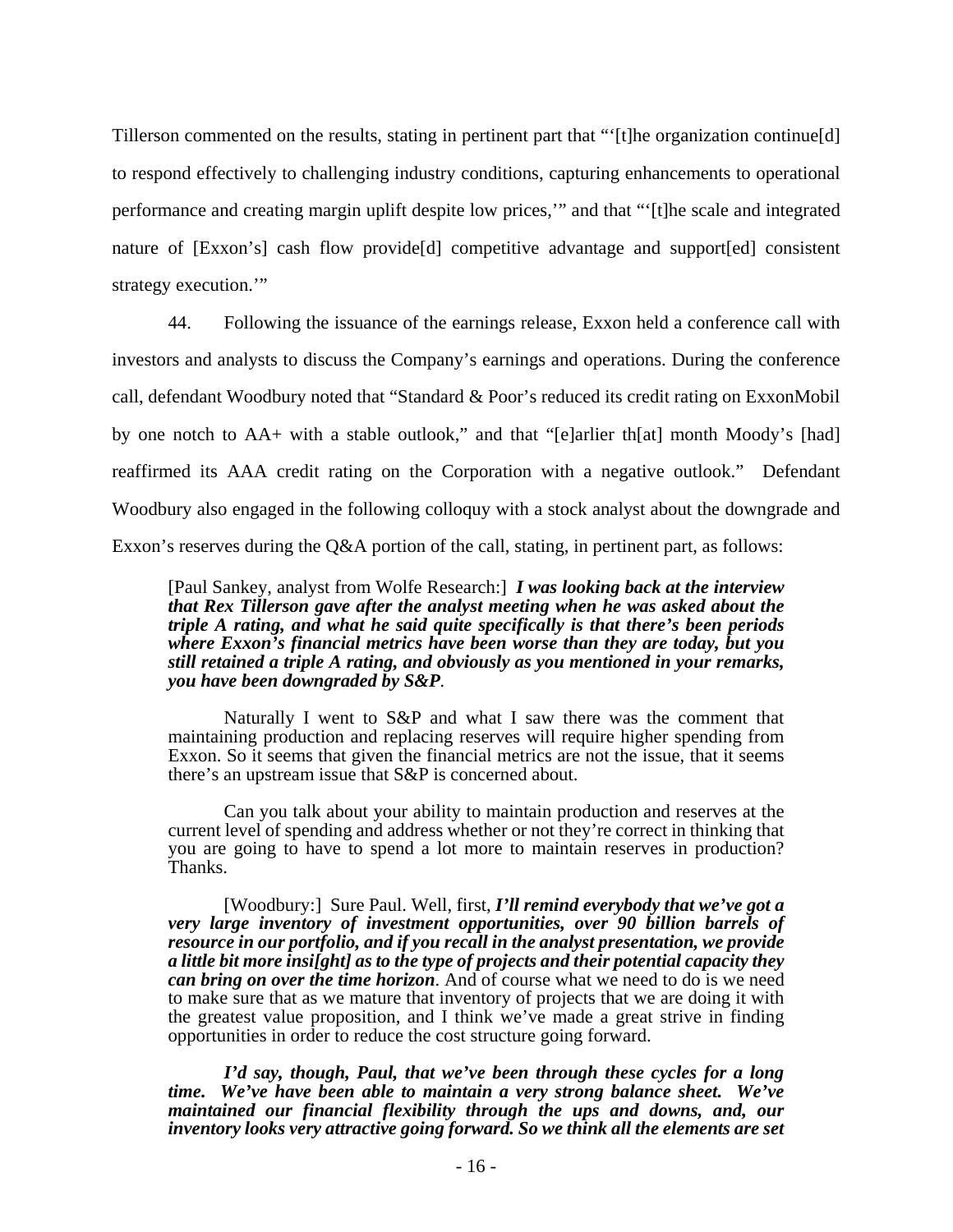#### *right to continue to invest into an attractive way to maintain our lead on industry return on capital employed*.

The other point I'd remind you is as we showed in the analyst presentation we have done very well in terms of efficiency deploying investment dollars. If you'll recall, the upstream capital efficiency chart that we used in an analyst presentation showing our capital employed over proved reserves clearly we're distinguishing ourselves relative to others.

[Sankey:] Okay, Jeff, because of time constraints, I'll jump into another one. You again, mentioned return on capital employed. I really struggle with you losing money in the upstream on an earnings basis, particularly in the U.S., and how you reconcile that with the measure of the return of capital employed. Typically we don't look at that, we look at the cash flow measure. Can you help us with the DD&A upstream particularly in the U.S. so we can get to the cash returns that you're making as opposed to these losses upstream?

[Woodbury:] *We've got a very strong portfolio in the upstream, and remember that we invest with a long-term view that's informed by our long-term energy demand outlook. All of our assets were managed to maximize returns through the life cycle with the objective of maintaining positive cash flow in low price environments*. We'll continue to focus on those things that we control, cost, reliability, operational integrity.

Importantly, we'll invest in attractive opportunities throughout the cycle that further enhance the asset profitability, *and we see significant value in our assets, so, yes, there is a low price. We're in a low price period like we've been in the past. As I've said, we've really designed these assets to be very durable during a low price environment*.

#### *They continue to generate – our producing assets continue to generate cash flow, and over the long-term we will continue to demonstrate, industry leading returns on capital employed*.

45. On July 29, 2016, Exxon issued a release announcing its financial results for the period ending June 30, 2016 ("2Q 16"). Exxon reported 2Q 16 profits of \$1.7 billion. Defendant Tillerson commented on the results, stating in pertinent part that, "'[w]hile [the Company's] financial results reflect[ed] a volatile industry environment, ExxonMobil remain[ed] focused on business fundamentals, cost discipline and advancing selective new investments across the value chain to extend [its] competitive advantage,'" and that the "'corporation benefit[ed] from scale and integration, which provide the financial flexibility to invest in attractive opportunities and grow long-term shareholder value.'"

46. The statements referenced above in ¶¶34-41 and 43-45 were materially false and misleading when made as they failed to disclose and misrepresented the following adverse facts which were known to Defendants or recklessly disregarded by them, including: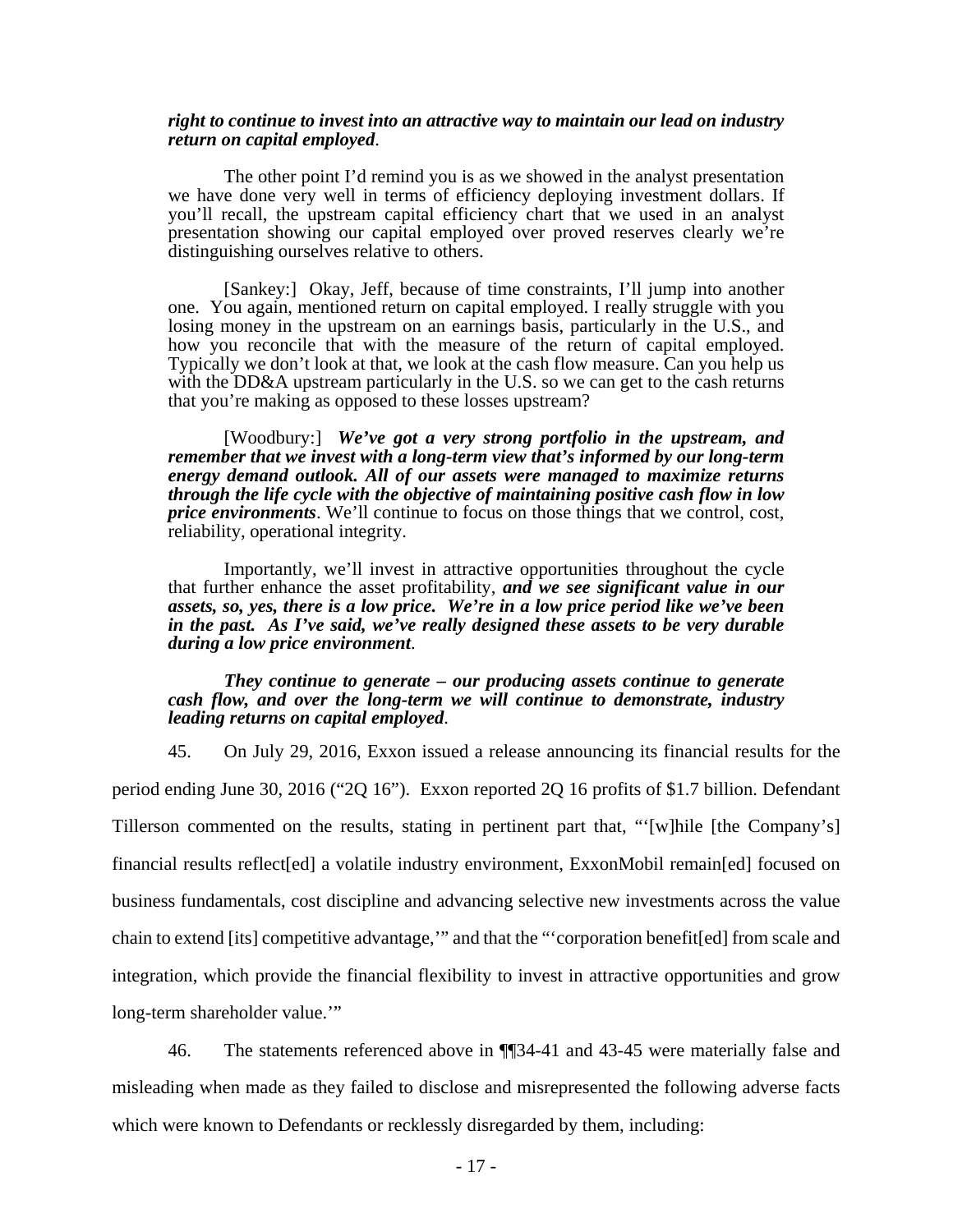(a) that Exxon's internal documents concerning climate change recognized the environmental risks caused by global warming and climate change;

(b) that, given the risks associated with global warming and climate change, the Company would not be able to extract the existing hydrocarbon reserves Exxon reported in its 1Q 16 and 2Q 16 financial statements and, therefore, a material portion of those reserves were stranded and should have been written down; and

(c) that Exxon had employed an inaccurate "price of carbon" – the cost of regulations such as a carbon tax or a cap-and-trade system to push down emissions – in evaluating the value of certain of its future oil and gas prospects in order to keep the value of its reserves materially overstated.

47. On August 19, 2016, *The New York Times* published a report detailing an "extensive interview" during which NY AG Schneiderman reportedly told *The New York Times* that his investigation and the investigations by the other state attorneys general were not focused just on what Exxon had done in the past, but on the fact that Exxon was then currently potentially defrauding its investors by overstating the value of its reserves on its books. *The New York Times*  quoted him as pointing out that Exxon had expressly represented in 2014 "that global efforts to address climate change would not mean that it had to leave enormous amounts of oil reserves in the ground as so-called 'stranded assets,'" when in fact "many scientists ha[d] suggested that if the world were to burn even just a portion of the oil in the ground that the industry declares on its books, the planet would heat up to such dangerous levels that 'there's no one left to burn the rest.'" *The New York Times* went on to emphasize that, "[b]y that logic, Exxon Mobil [would] have to leave much of its oil in the ground, which means the company's valuation of its reserves is off by a significant amount," and quoted NY AG Schneiderman as explicitly stating that if Exxon's own internal research showed that Exxon knew better, "'there may be massive securities fraud here.'"

48. In response to this news, the price of Exxon stock closed down more than \$1 per share on August 19, 2016.

- 18 - 49. Also on August 19, 2016, NY AG Schneiderman issued a subpoena to Exxon's outside auditor, PricewaterhouseCoopers LLP ("PwC"). The PwC subpoena seeks documents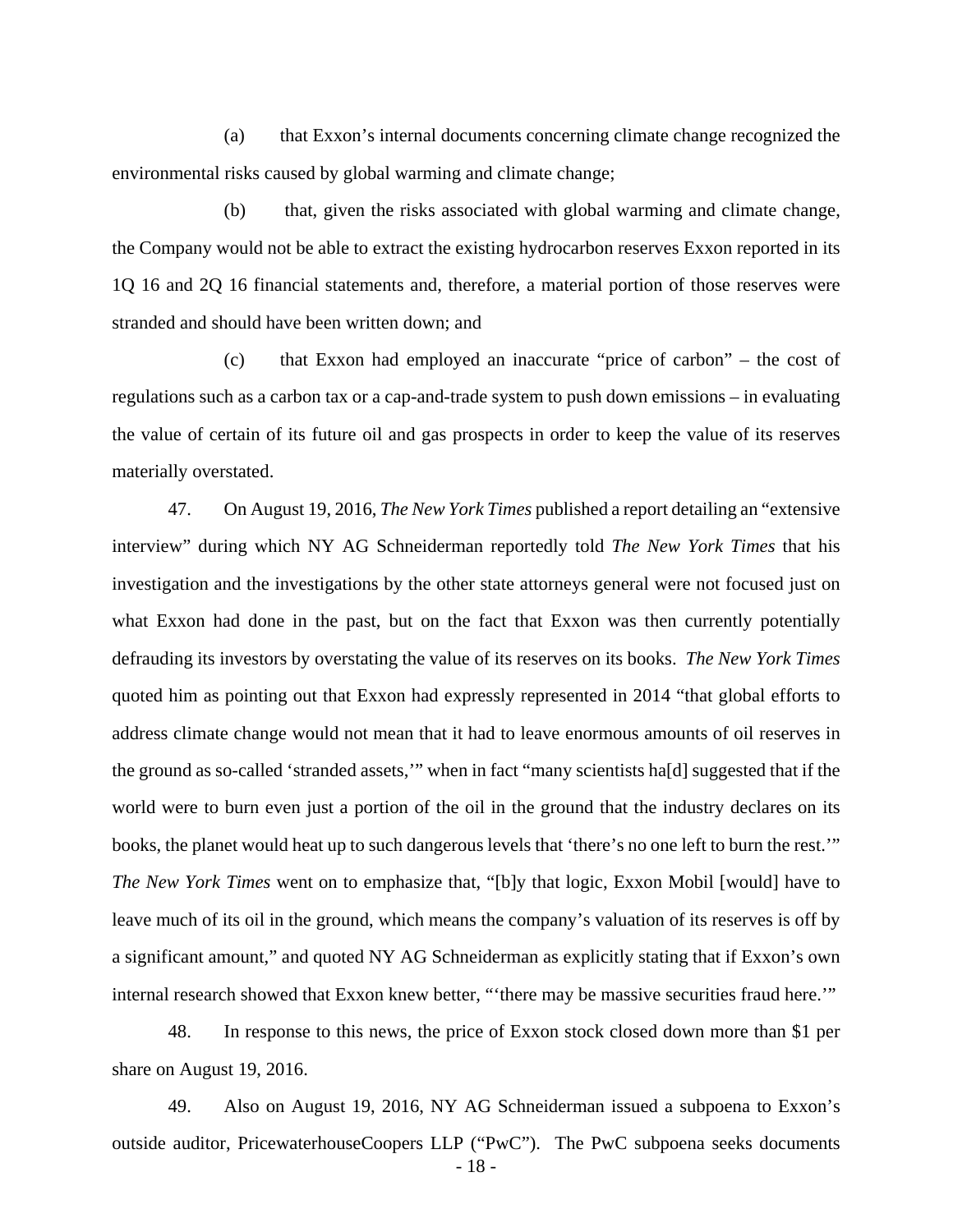related to PwC's audit of Exxon, among other topics. PwC has served as Exxon's outside auditor since at least January 1, 2010. Concomitantly, according to public reports, PwC served from at least 2008 through 2013 as a global advisor and report writer for the Carbon Disclosure Project, a non-profit organization that functions as a global disclosure system for environmental information, including greenhouse gas emissions data and other climate change-related information, from companies including Exxon.

50. On September 16, 2016, before the open of trading, *The Wall Street Journal* published an exposé further confirming that NY AG Schneiderman was investigating Exxon for potentially defrauding investors. Noting that Exxon had "for years . . . kept the value of its huge oil and gas reserves steady in the face of slumping energy prices while rivals since 2014 have slashed \$200 billion off their combined holdings," *The Wall Street Journal* emphasized that NY AG Schneiderman was "examining accounting practices at the nation's largest energy company," citing "people familiar with the matter." According to *The Wall Street Journal*, NY AG Schneiderman's office was "adding scrutiny of [Exxon's] reserve values to its probe into Exxon's past knowledge of the impact of climate change and how it could affect its future business." *The Wall Street Journal* also reported that Exxon had "declined to comment on the New York investigation, and wouldn't disclose specifics of how it evaluates assets apart from what it has said in company filings," yet noting that a "spokesman said Exxon follow[ed] all financial rules and regulations."

51. In response to this news, on September 16, 2016, the price of Exxon common stock declined again by more than \$1 per share on extremely heavy trading volume.

52. Then, after the close of trading on September 16, 2016, *The Wall Street Journal* published a second exposé, entitled "New York AG Employs Powerful Law in Exxon Probe," which pointed out that "New York's 1921 Martin Act grants prosecutors wide jurisdiction in securities investigations." The second *Wall Street Journal* exposé further emphasized that NY AG "Schneiderman ha[d] been knee deep in Exxon's internal forecasting for more than a year, using a powerful New York state fraud law to investigate the company's knowledge of the impact of climate change and how it could affect its future business."

- 19 -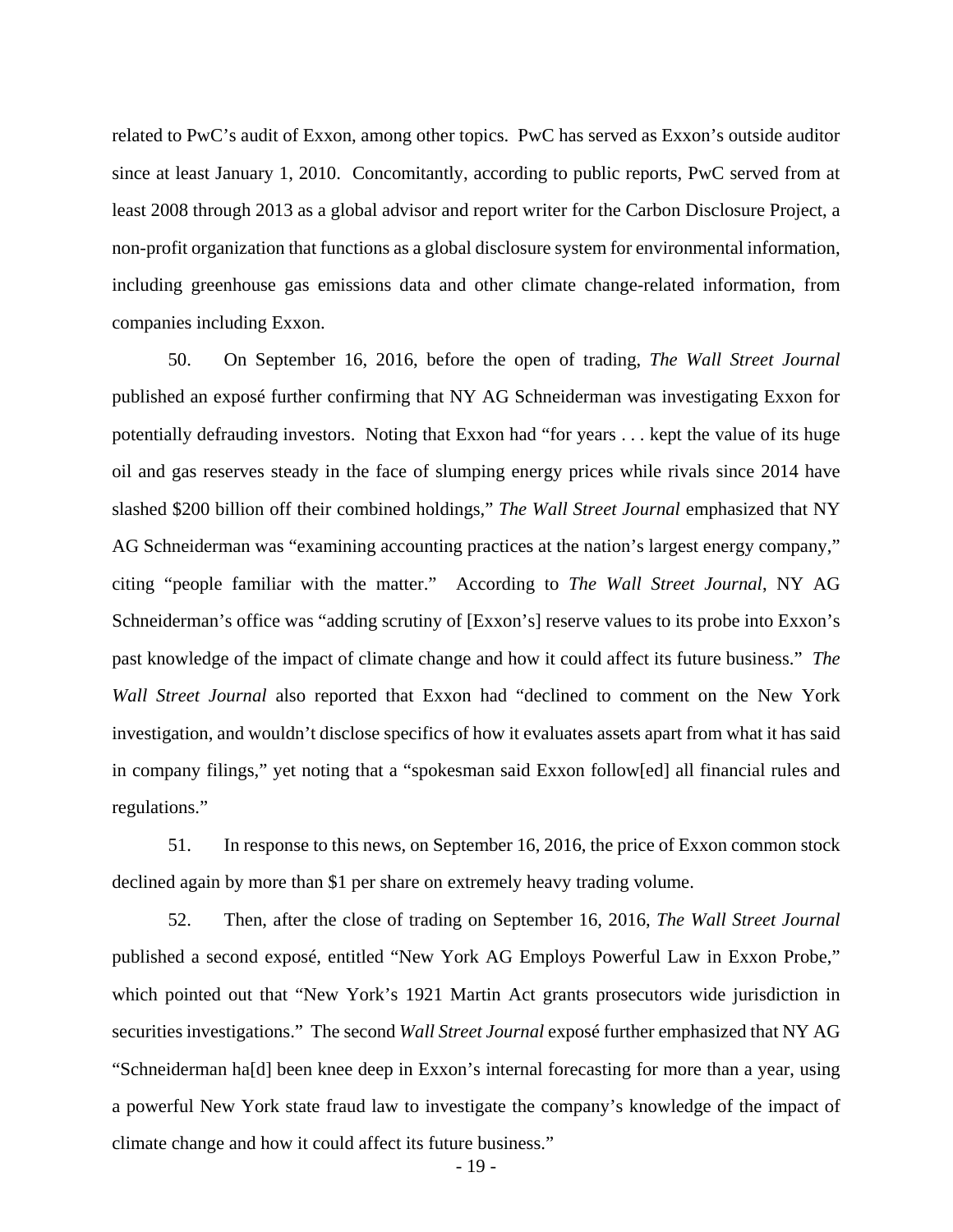53. Later that same day, *The Wall Street Journal* ran a third exposé entitled "When Should a Company Write Down Assets – It's an issue that's particularly thorny for energy companies, and the answer can make a big difference to investors." In this exposé, *The Wall Street Journal* interviewed "Derek Ryder, a retired reservoir engineer specializing in reserves accounting who spent most of his career as an executive at Exxon subsidiary Imperial Oil," disclosing that Exxon was "particularly reluctant to write down an asset because that removes its value permanently," and quoting Ryder as stating: "'Impairment is a one-way trap door. Once they're gone, they're gone.'" With Exxon continuing to deny the need to take an impairment charge, however, the price of Exxon common stock declined only moderately when trading resumed on Monday, September 19, 2016.

54. On September 20, 2016, *The Wall Street Journal* reported that the SEC had been investigating Exxon's reserve accounting related to climate change and its failure to write down any of its oil and gas reserves in the face of the decline in global oil prices. According to the report, the "SEC sought information and documents in August from Exxon and the company's auditor, [PwC]," again citing undisclosed "people familiar with the matter." Those undisclosed people also reportedly told *The Wall Street Journal* that the SEC had "been receiving documents the company submitted as part of a continuing probe into similar issues begun last year by" NY AG Schneiderman. *The Wall Street Journal* also reported that the "SEC probe [was]n't believed to involve other energy companies," again citing an undisclosed "person familiar with the matter."

55. Putting additional color on precisely what the SEC was investigating that Exxon had been concealing from its investors, *The Wall Street Journal* quoted its undisclosed sources as stating that "[a] potential sticking point in the probe is what price Exxon uses to assess the 'price of carbon' – the cost of regulations such as a carbon tax or a cap-and-trade system to push down emissions – when evaluating certain future oil and gas prospects," adding that the "SEC [was] asking how Exxon's carbon price affects its balance sheet and the outlook for its future." According to *The Wall Street Journal*, "[w]hen such a theoretical price for carbon is low, more oil and gas wells would be commercially viable. Conversely, a high carbon price would make more of Exxon's assets look uneconomic to pull out of the ground in future years."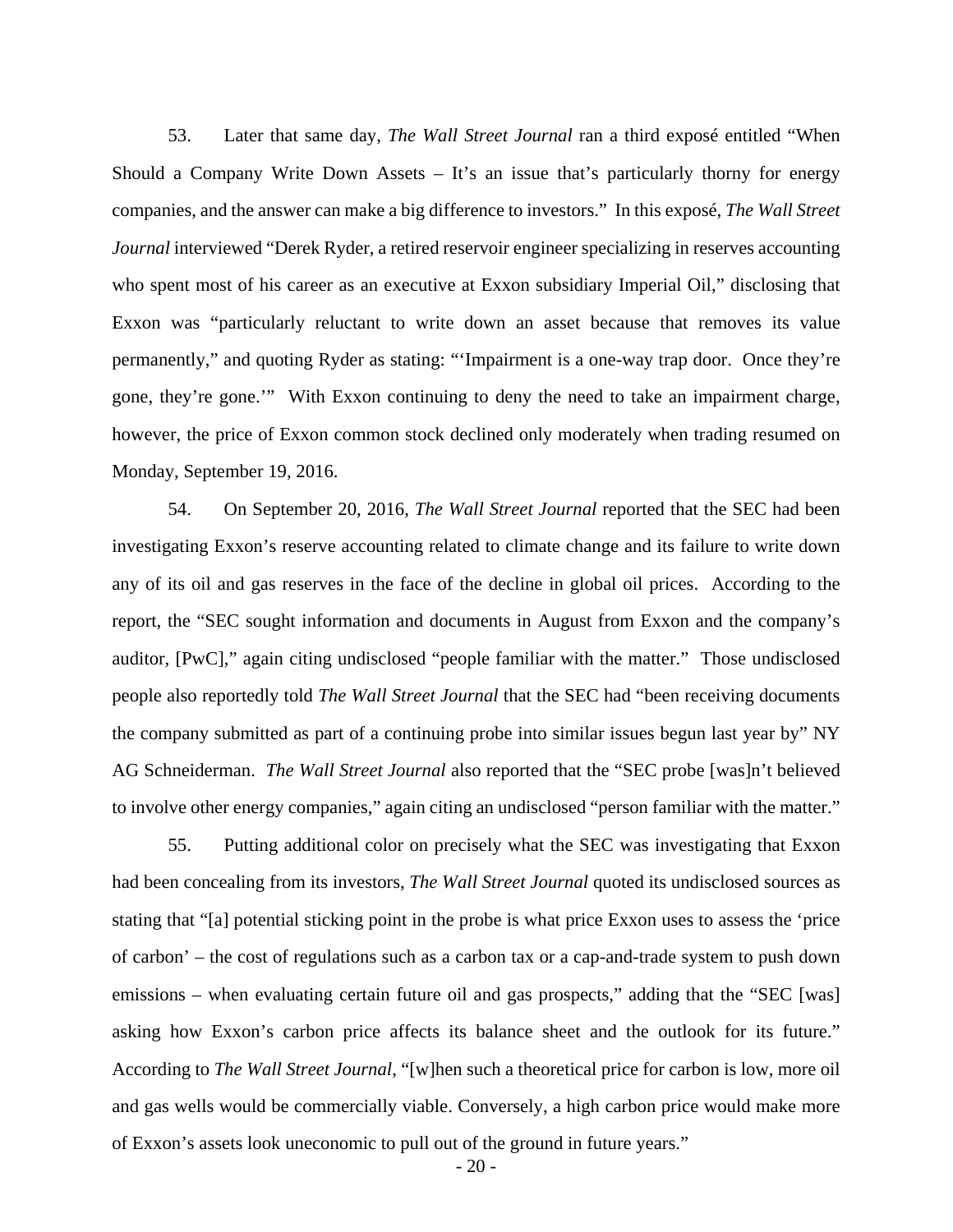56. In response to this news, on September 20, 2016, the price of Exxon common stock fell by another \$1.29 per share on extremely heavy trading volume.

57. Finally on October 28, 2016, before the open of trading, Exxon issued a release announcing its financial results for its third quarter ended September 30, 2016. Exxon disclosed that it might be forced to write down nearly 20% of its oil and gas assets if energy prices remained low through the end of 2016. Specifically, the Company acknowledged that it might have to write down 3.6 billion barrels of oil sand reserves and one billion barrels of other North American reserves that Exxon now conceded were not profitable to produce under current prices. As *The New York Times* stated later that day, while Exxon "has long insisted that it has been adequately accounting for the value of its oil and gas reserves – even as many other petroleum companies have taken big write-offs to reflect a two-year price slump," the potential write-down the Company now "face[s] could be the biggest accounting revision of reserves in its history." *The Wall Street Journal* noted Exxon "warned that it may be forced to eliminate almost 20% of its future oil and gas prospects, yielding to the sharp decline in global energy prices," even though up until then "Exxon [had been] alone among major oil companies in not having written down the value of its future wells as prices fell."

58. In response to this news, the price of Exxon common stock fell more than \$2 per share on unusually high trading volume of more than 19 million shares traded, more than twice the average volume over the preceding ten trading days.

### **ADDITIONAL SCIENTER ALLEGATIONS**

59. As alleged herein, Defendants acted with scienter in that they knew that the public documents and statements issued or disseminated in the name of the Company were materially false and misleading; knew that such statements or documents would be issued or disseminated to the investing public; and knowingly and substantially participated or acquiesced in the issuance or dissemination of such statements or documents as primary violations of the federal securities laws. As set forth elsewhere herein in detail, the Defendants, by virtue of their receipt of information reflecting the true facts regarding Exxon, their control over and/or receipt and/or modification of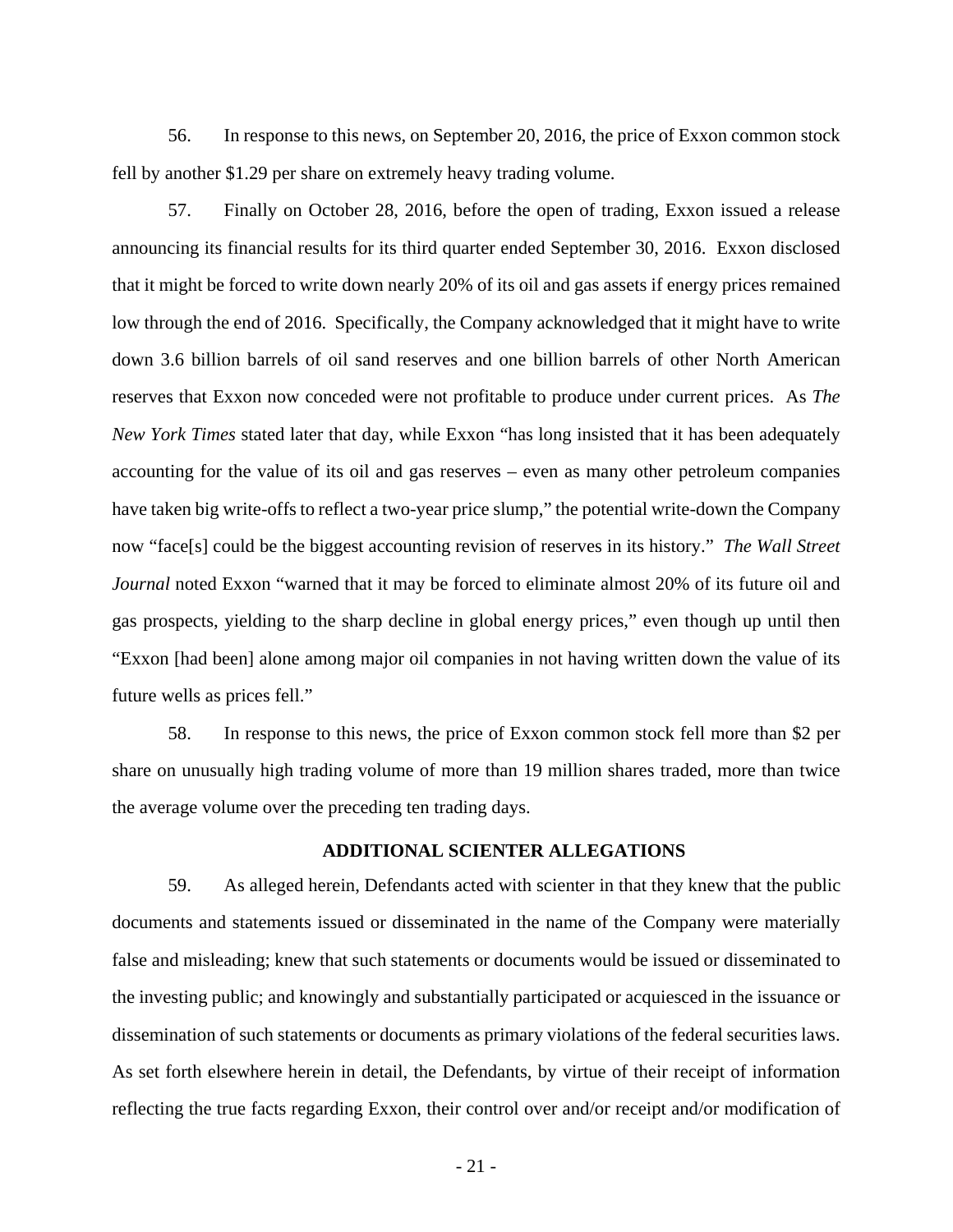Exxon's allegedly materially misleading statements and/or their associations with the Company which made them privy to confidential proprietary information concerning Exxon, participated in the fraudulent scheme alleged herein.

#### **APPLICATION OF PRESUMPTION OF RELIANCE: FRAUD ON THE MARKET**

60. Plaintiff will rely upon the presumption of reliance established by the fraud on the market doctrine in that, among other things:

(a) Defendants made public misrepresentations or failed to disclose material facts during the Class Period;

(b) The omissions and misrepresentations were material;

(c) Exxon common stock traded in an efficient market;

(d) The misrepresentations alleged would tend to induce a reasonable investor to misjudge the value of Exxon common stock; and

(e) Plaintiff and other members of the Class purchased Exxon common stock between the time Defendants misrepresented or failed to disclose material facts and the time the true facts were disclosed, without knowledge of the misrepresented or omitted facts.

61. At all relevant times, the market for Exxon common stock was efficient for the following reasons, among others:

(a) As a regulated issuer, Exxon filed periodic public reports with the SEC; and

(b) Exxon regularly communicated with public investors via established market communication mechanisms, including through regular disseminations of press releases on the major news wire services and through other wide-ranging public disclosures, such as communications with the financial press, securities analysts, and other similar reporting services.

## **LOSS CAUSATION/ECONOMIC LOSS**

62. During the Class Period, as detailed herein, Defendants made false and misleading statements and engaged in a scheme to deceive the market and a course of conduct that artificially inflated the price of Exxon common stock and operated as a fraud or deceit on Class Period purchasers of Exxon common stock by misrepresenting the value of the Company's business and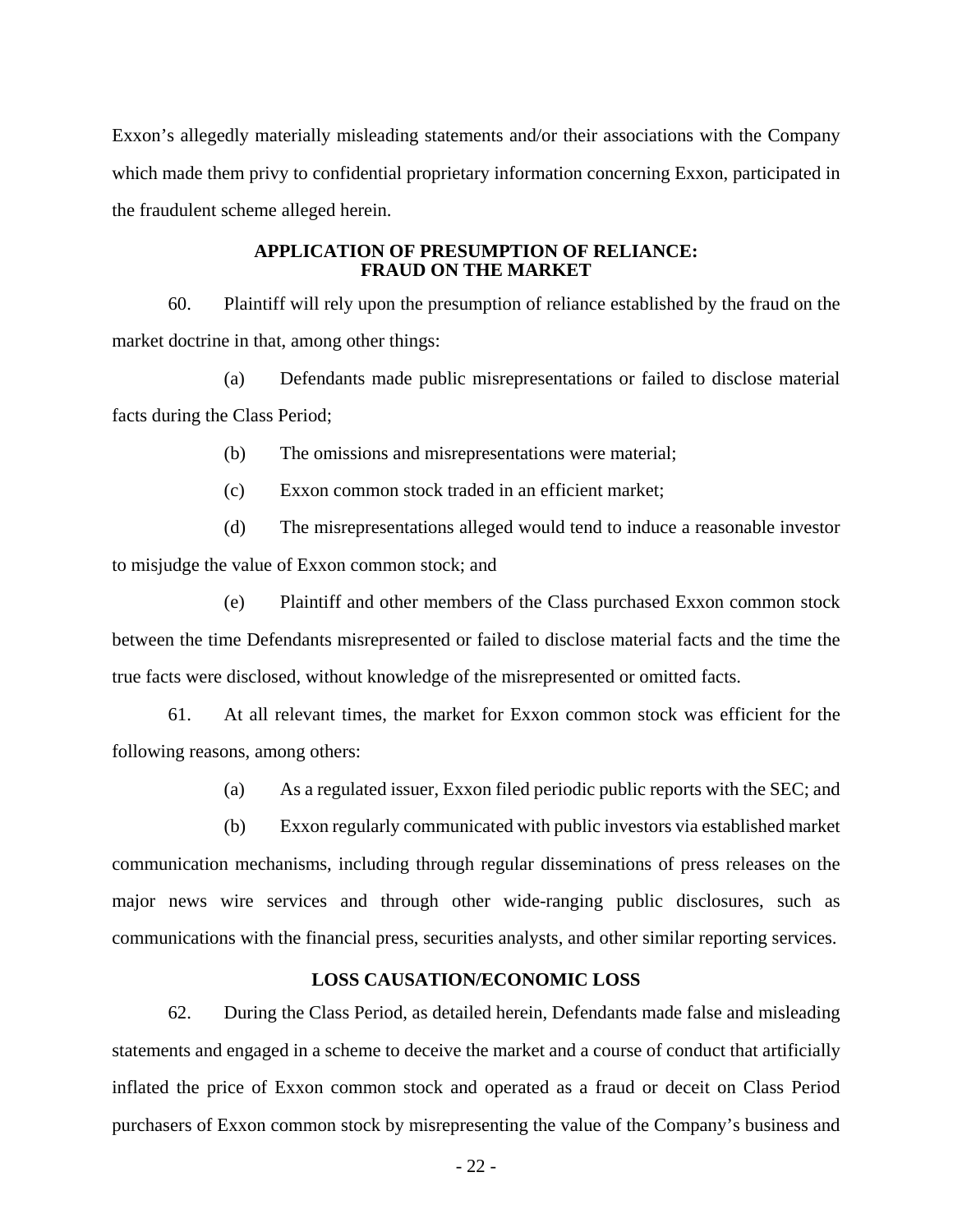prospects by overstating its earnings and concealing the significant defects in its internal controls. As Defendants' misrepresentations and fraudulent conduct became apparent to the market, the price of Exxon common stock fell precipitously, as the prior artificial inflation came out of the price. As a result of their purchases of Exxon common stock during the Class Period, plaintiff and other members of the Class suffered economic loss, *i.e.*, damages, under the federal securities laws.

### **COUNT I**

### **For Violations of §10(b) of the Exchange Act and Rule 10b-5 Against All Defendants**

63. Plaintiff incorporates ¶¶1-62 by reference.

64. During the Class Period, Defendants disseminated or approved the false statements specified above, which they knew or deliberately disregarded were misleading in that they contained misrepresentations and failed to disclose material facts necessary in order to make the statements made, in light of the circumstances under which they were made, not misleading.

65. Defendants violated §10(b) of the Exchange Act and Rule 10b-5 in that they: (a) employed devices, schemes and artifices to defraud; (b) made untrue statements of material facts or omitted to state material facts necessary in order to make the statements made, in light of the circumstances under which they were made, not misleading; or (c) engaged in acts, practices and a course of business that operated as a fraud or deceit upon plaintiff and others similarly situated in connection with their purchases of Exxon common stock during the Class Period.

66. Plaintiff and the Class have suffered damages in that, in reliance on the integrity of the market, they paid artificially inflated prices for Exxon common stock. Plaintiff and the Class would not have purchased Exxon common stock at the prices they paid, or at all, if they had been aware that the market prices had been artificially and falsely inflated by Defendants' misleading statements.

# **COUNT II**

### **For Violations of §20(a) of the Exchange Act Against All Defendants**

67. Plaintiff incorporates ¶¶1-66 by reference.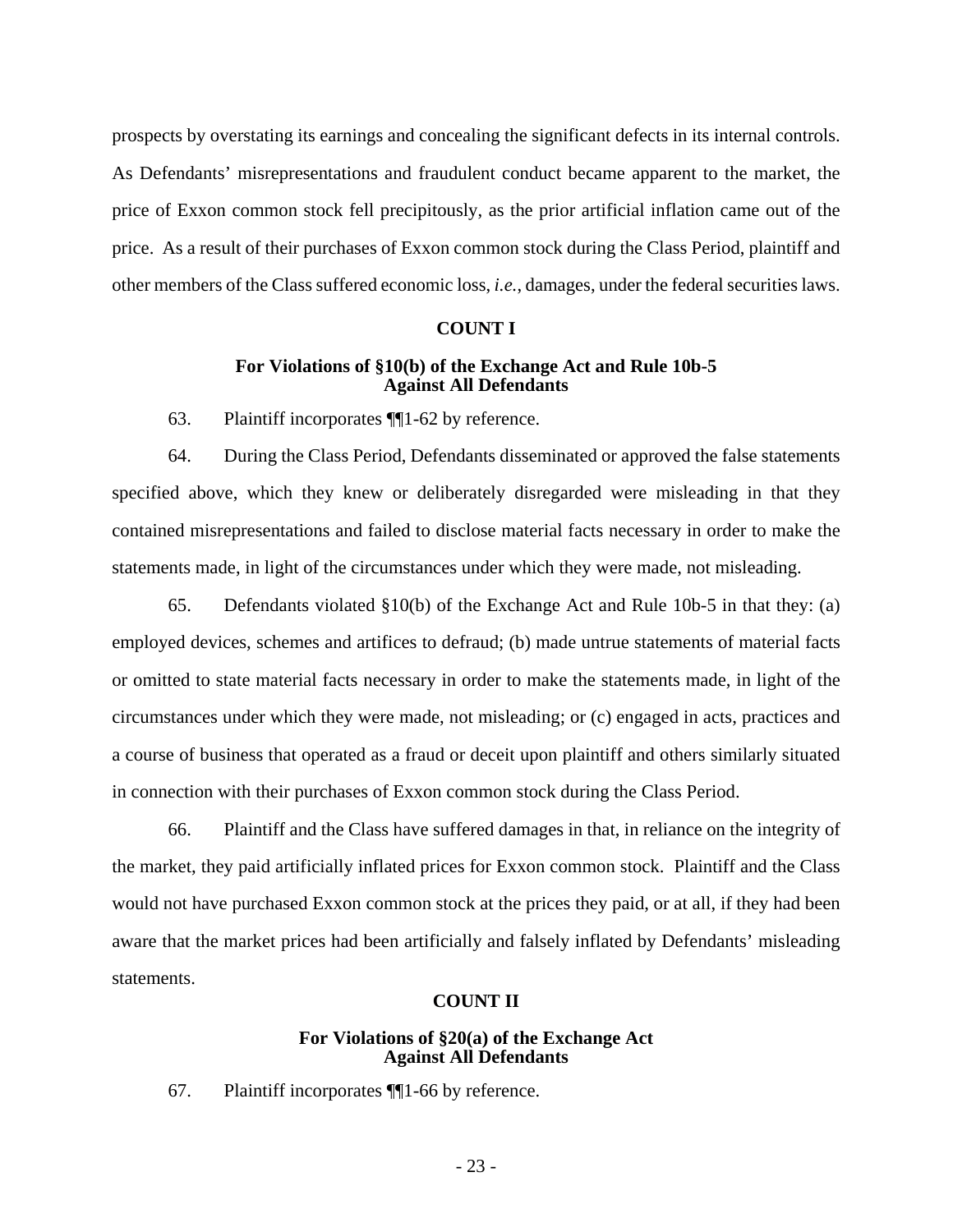68. The Individual Defendants acted as controlling persons of Exxon within the meaning of §20(a) of the Exchange Act. By reason of their positions with the Company, and their ownership of Exxon common stock, the Individual Defendants had the power and authority to cause Exxon to engage in the wrongful conduct complained of herein. Exxon controlled the Individual Defendants and all of the Company's employees. By reason of such conduct, Defendants are liable pursuant to §20(a) of the Exchange Act.

## **PRAYER FOR RELIEF**

WHEREFORE, plaintiff prays for relief and judgment, as follows:

A. Determining that this action is a proper class action, designating plaintiff as Lead Plaintiff and certifying plaintiff as a Class representative under Rule 23 of the Federal Rules of Civil Procedure and plaintiff's counsel as Lead Counsel;

B. Awarding compensatory damages in favor of plaintiff and the other Class members against all Defendants, jointly and severally, for all damages sustained as a result of Defendants' wrongdoing, in an amount to be proven at trial, including interest thereon;

C. Awarding plaintiff and the Class their reasonable costs and expenses incurred in this action, including counsel fees and expert fees; and

D. Awarding such equitable/injunctive or other relief as deemed appropriate by the Court.

## **JURY DEMAND**

Plaintiff demands a trial by jury.

DATED: November 7, 2016 KENDALL LAW GROUP, PLLC JOE KENDALL (Texas Bar No. 11260700) JAMIE J. McKEY (Texas Bar No. 24045262)

*/s/ Joe Kendall*

JOE KENDALL

3232 McKinney, Suite 700 Dallas, Texas 75204 Telephone: 214/744-3000 214/744-3015 (fax) jkendall@kendalllawgroup.com jmckey@kendalllawgroup.com

- 24 -